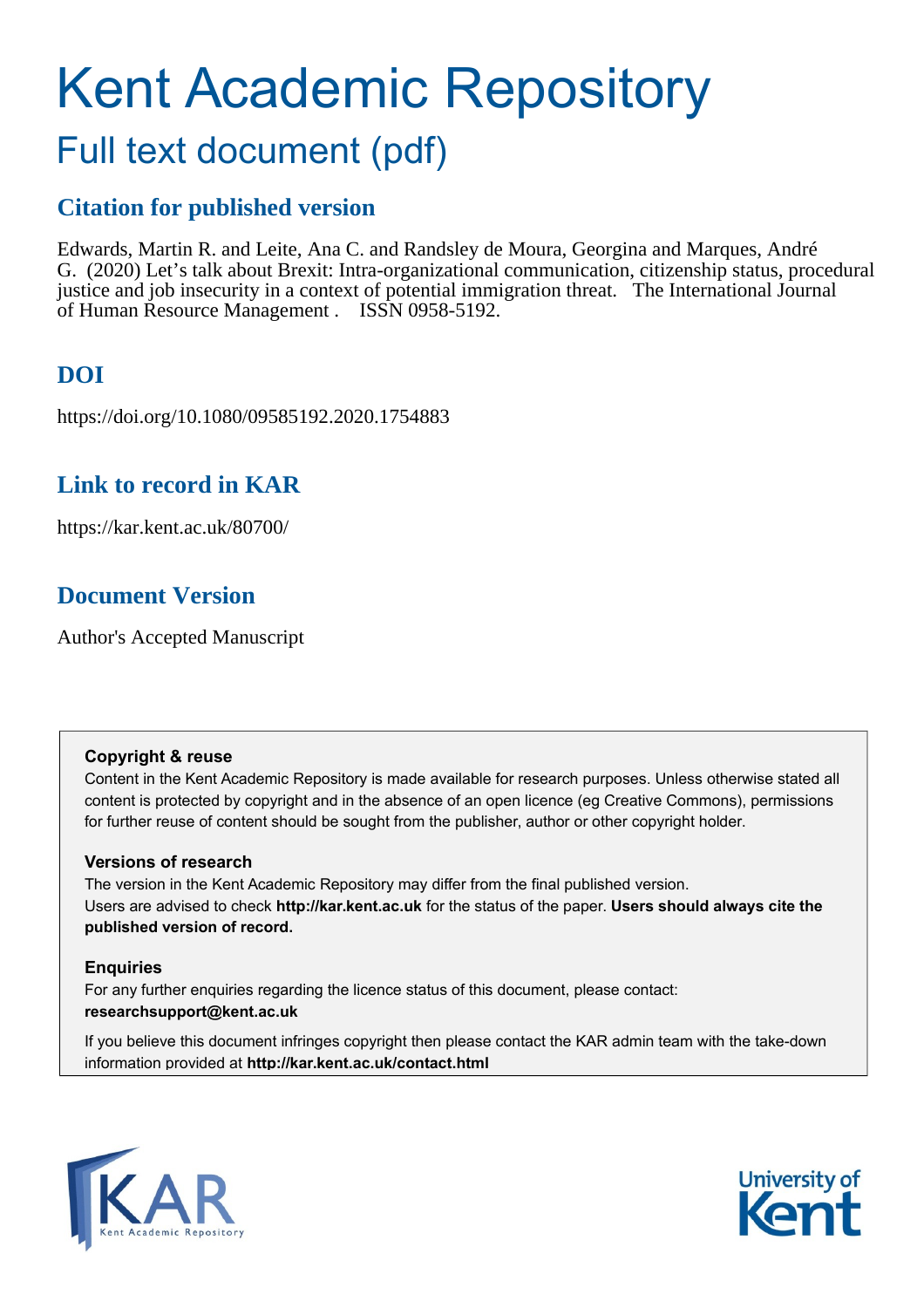## **Let's talk about Brexit: Intra-organizational communication, citizenship status, procedural justice and job insecurity in a context of potential immigration threat**

**Edwards***<sup>1</sup>* **, M.R., Leite***<sup>2</sup>* **, A.C., Randsley de Moura***<sup>3</sup>* **, G. and Marques***<sup>3</sup>* **, A.G.**

#### *Abstract*

In this study we investigate the degree to which procedural justice and Brexit related intraorganizational communication interact with UK-citizenship status in alleviating/fostering jobinsecurity. Intra-organizational communication is often negatively associated with job insecurity (Keim, Landis, Pierce and Earnest, 2014), especially in contexts of turmoil and uncertainty; we suggest that this association will depend upon citizenship status and whether employees work in a procedurally just organization. In a survey of 682 employees, we measured the degree to which organizations are perceived to communicate about Brexit, procedural justice, and job insecurity. We found a three-way interaction between procedural justice, citizenship status, and Brexit communication when predicting job insecurity. When experiencing low levels of procedural justice, employees were more responsive to Brexit communication. For non-UK citizens in low justice conditions, Brexit communication was associated with lower job insecurity; for UK citizens in the same lower justice conditions, Brexit communication was associated with higher job insecurity. These effects were less pronounced for employees who perceived their employer to be more procedurally just. The study highlights that procedurally just work environments can help ensure that employees do not respond negatively to organizational attempts at open communication when faced with uncertain contexts.

*1* UQ Business School, The University of Queensland, Brisbane 4072, Australia*:* Corresponding Author: Martin Edwards, e-mail: Martin.Edwards@uq.edu.au

*<sup>2</sup>* Department of Psychology, Durham University, Durham, UK

<sup>3</sup> School of Psychology, University of Kent, Canterbury, UK.

**Keywords***:* Brexit; Job Insecurity; Immigrant; Citizenship Status; Job Uncertainty; Procedural Justice

# *Introduction*

The current study explores the role of employee perceptions of organizational communication and procedural justice in buffering job insecurity among workers employed in the UK following the Brexit referendum and a year before the proposed initial "Brexit" date (29 March 2019). The context of Brexit will affect both macro-economic context of employment and features of the labour market that contextualise employment for all employees in the UK. As Sverke and Hellgren (2002) and Shoss (2017) proposed in their reviews, extra-organizational labour market and macro-economic conditions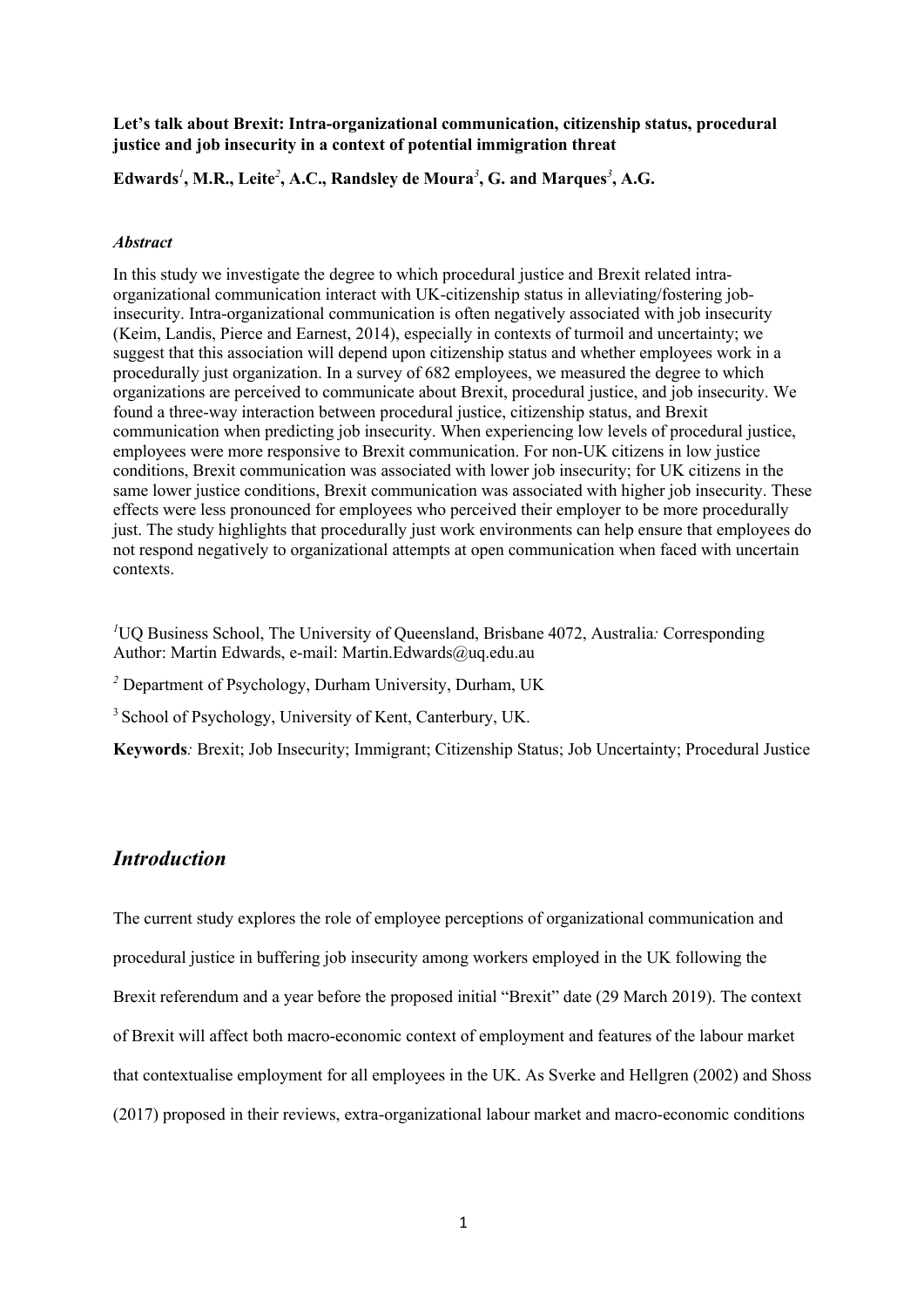can play a key role in influencing employee perceptions of job insecurity within (and across) organizations.

In this paper, we investigate perceptions and attitudes of workers who have originated from the UK, workers from the EU, and other international workers based in the UK. In this unique Brexit context, EU workers who did not have UK citizenship suddenly faced a situation of extreme uncertainty around their right to both work and reside in the UK. This increased uncertainty around whether certain classes of workers would be welcome in the job market, is likely to be associated with increased job insecurity for those who are most likely impacted by the uncertain context. Job insecurity is generally a negative experience for employees as it is highly likely to foster mental distress (Shoss, 2017), and increased negative attitudes and behaviours (Sverke, Hellgren and Naswall, 2002). Recent meta analyses have confirmed that job insecurity is related to more negative psychological and physical health, lower work performance, and greater intention to leave the organization (see Cheng & Chang, 2008; Jiang & lavayse, 2018). Importantly, the potential impact of Brexit may have affected all employees based in the UK, either of EU origin or otherwise, due to the fundamental uncertainty around the future political and macro-economic situation. Thus, the period in which we ran the study, involved an employment context where all employees working in the UK may have faced increased job insecurity; but where some groups were more likely to be affected than others.

We propose a model to uncover mechanisms that influence job insecurity linked to organizational communication, citizenship status, and procedural justice in the Brexit context. As Brexit creates an environment of uncertainty about the future, perceptions of job insecurity are likely to be heightened; and we propose that organizational processes linked to Brexit related communication and procedural justice play a key role in determining employee reactions to this context. For the purposes of this study, we define organizational (Brexit) communication as "open and supportive intra-organizational communication to employees which is linked to the Brexit environment and context". We consider organizational communication to be an important factor that will determine how employees respond to the uncertainties around Brexit. Key to our argument is the interaction between organizational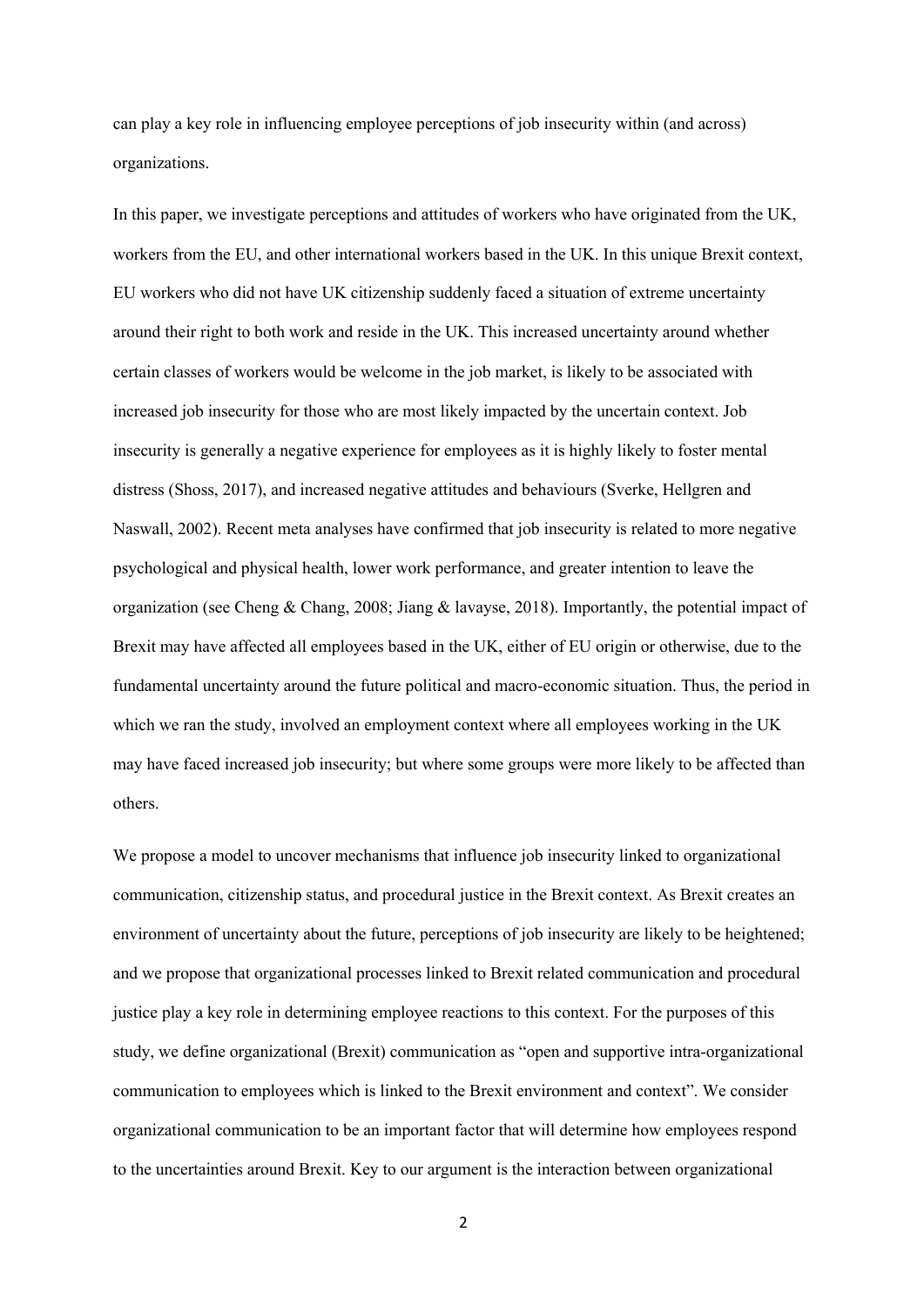communication and procedural justice in determining feelings of job (in)security in the Brexit context. In line with Folger and Cropanzano (1998), we define procedural justice as perceptions of fairness of the mechanisms and process of decision making in organizations. As a large body of research shows, employee responses to contexts and organizational activities can be determined by the degree to which their organization is considered to act in a procedurally just manner (e.g., Colquit, Conlon, Wesson, Porter, and Ng, 2001); as fairness heuristic theorists argue such perceptions are of heightened importance in times of uncertainty and change (Lind and van den Bos, 2002). In the current study we suggest that employee perceptions of communication in the context of procedural justice perceptions will interact in determining how employees respond to the potential threat of the Brexit related uncertainty. That is, we test the novel proposition that the effects of organizational communication on job insecurity, will vary depending on the extent to which employees perceive their organization to be procedurally fair.

## **Organizational communication and job insecurity**

Organizational communication is a key organizational strategy likely to mitigate uncertain contexts that employees are faced with. For example, Schweiger and Denisi (1991) showed how important communication is at helping to reduce employee uncertainty and negative work outcomes in a merger context. Similarly, Bordia, Hunt, Paulsen, Tourish, and DiFonzo (2004) showed links between organizational communication, uncertainty, and employees' sense of control in a context of downsizing and job threat. A key reason why uncertain environments can lead to insecurity is that these environments induce employees to feel less control over their environment (Vander Elst, De Cuyper, Baillien, and De Witte, 2010). Situations of uncertainty can foster vagueness about the future, which can threaten feelings of self-control (Vander Elst et al., 2010). Organizational communication can mitigate this and help to give a greater sense of control by reducing an element of the vagueness associated with higher uncertainty (Vander Elst et al., 2010). This, in turn, can help reduce feelings of job insecurity (Bordia et al., 2004; Kramer Dougherty and Pierce, 2004). The negative relationship between intra-organizational communication and job insecurity has been demonstrated in many studies, and confirmed in meta-analyses (Keim, Landis, Pierce, and Earnest, 2014). Literature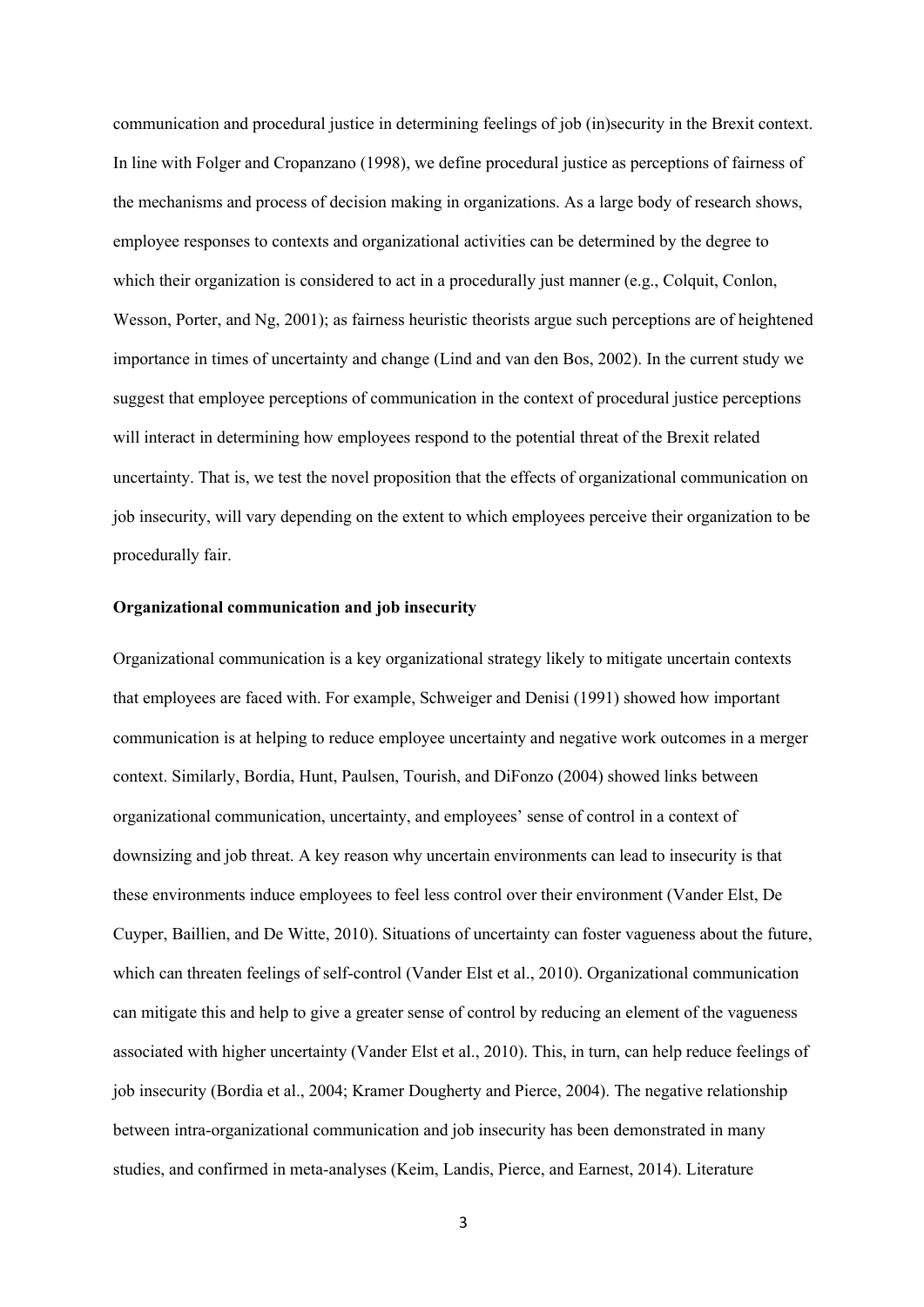focussing on organizational communication highlights the idea that internal organizational communication can take many forms. Specifically, it can be multi-directional (e.g., it can be directed at employees, customers or investors), multi-faceted (the content can be simple or complex), and that there are many models and processes that one can draw on when understanding organizational communication (Miller, 2012). In the current study when we refer to Brexit communication or organizational communication we are referring to formal, internally employee targeted communication efforts made by the organization to share information and plans involving its response as an organization to Brexit.

Organizational communication is generally expected to lead to positive outcomes (see Shoss, 2017). However, theories linked to uncertainty raise some complexities around whether communication will necessarily lead to a reduction in uncertainty (see Bradac, 2001 for a discussion of different theories linked to uncertainty management). For example, problematic integration theory (Babrow, 1992) discusses how the provision of information and communication can lead to an increase in uncertainty in some circumstances, especially if the information that is communicated leads to perceptions of an increased likelihood of a negative outcome occurring. This suggests that communication may increase uncertainty for some groups of people while reducing uncertainty for others; depending, that is, on whether the receiver perceives the situation as threatening in the first instance. Thus, the effectiveness of communication in uncertain contexts might vary across different groups receiving the message, and this variation may depend on whether the message itself makes uncertainty more (or less) salient. We suggest that Brexit related intra-organizational communication will have a differential impact on different groups of employees, and that this impact will vary depending on whether employees perceive the context as higher or lower in uncertainty (with communication being more effective in the former case). In the Brexit context, citizenship status is clearly an important determinant of whether employees will be at higher risk of feeling directly impacted by uncertainty.

#### *Citizenship status determining the outcome of communication in a Brexit context*

At the time of this study (March 2018), the UK government had yet to set out its policies relating to the employment prospects of EU workers based in the UK who did not have formal citizenship status.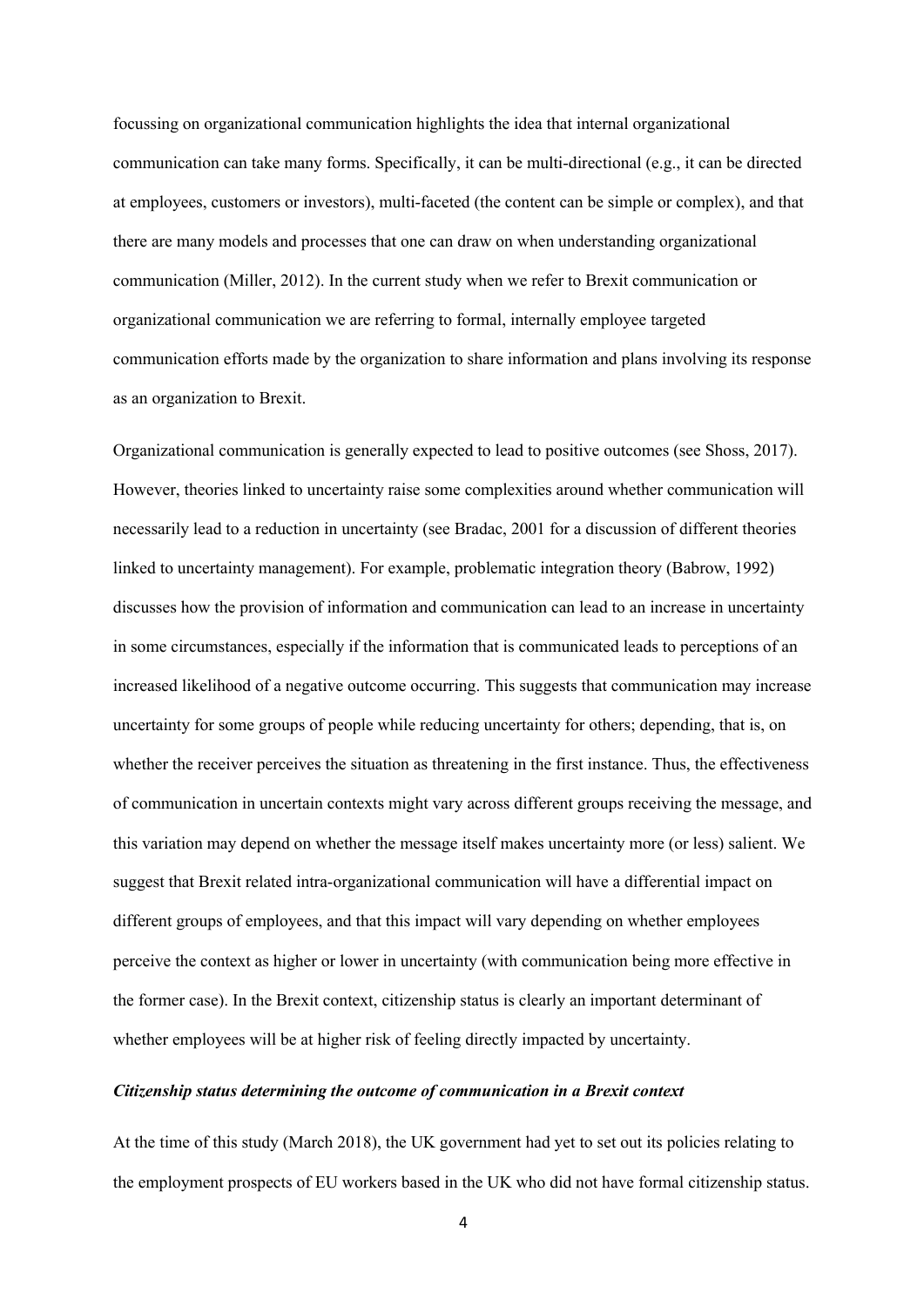Moreover, because of the history of EU policies of freedom of movement, many EU employees may not have UK citizenship. Therefore, it is highly likely that employees in the UK would vary in the degree to which they feel threatened by the uncertain Brexit situation, depending on whether they had UK citizenship status at the time of the study. Specifically, employees in the UK who did not have citizenship status are likely to have been (naturally) in a situation of higher uncertainty. Indeed, this group of employees were faced with uncertainty about whether they would be allowed to continue working (or living) in the UK after Brexit. This differential impact is not uncommon and much research has explored the unique experiences of migrant workers; for example, migrants have higher job insecurity and lower quality of working life (e.g. Moyce and Scheneker, 2018; Jiang, Wang, Guo, and Gollan, 2017), and are often found in sectors and occupations that involve higher levels of contingent/non-permanent contracts with less favourable work conditions (Eurofound, 2007). Importantly, those employees working in the UK without citizenship will be more likely to face higher states of uncertainty around the potential impact of Brexit due to their more vulnerable status. In addition to this, at the time of the study, the government plans around allowing EU citizens (without UK citizenship) to remain living and working in the UK were still not clear. Some commitments were made by the UK government to allowing "settled status" for EU citizens two months after the period of this study, however at the time of the study no commitments had been made. Thus the uncertainties around Brexit for the non-UK citizens were potentially significant (in terms of freedom to both live and work in the UK) and very real. In contrast, we would expect employees with UK citizenship to be in a situation of less relative uncertainty regarding the potential threat that Brexit may bring for their employment. Thus, the context of the current study naturally has two groups or conditions that should fundamentally vary on the degree of uncertainty they face - UK citizens *versus* non-UK citizens.

Given that organizational communication reduces job insecurity by improving perceptions of certainty and control (Vander Elst, et al., 2010), it is possible that, in the Brexit context, communication would benefit EU workers without UK citizenship the most. Indeed, those without citizenship are likely to be in a situation of lower control over their futures because of Brexit. However, as problematic integration theory would suggest, communication can in some instances increase uncertainty and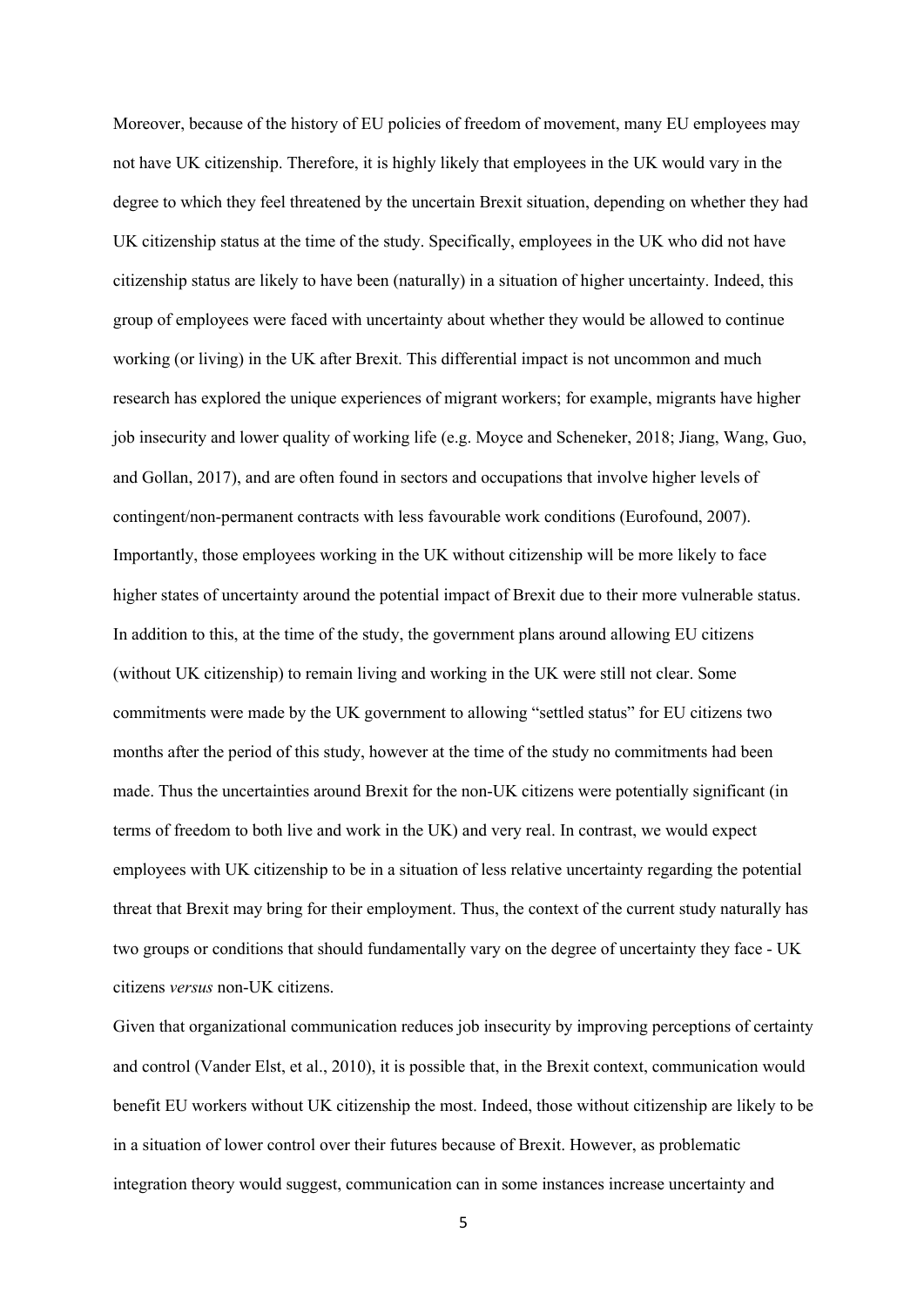negative reactions as it can heighten the salience and the probability of a negative outcome. Whilst existing research and theory focuses on the idea that more intra-organizational communication helps alleviate job insecurity by potentially reducing uncertainty, it is likely that more communication about an uncertain context can also lead to increased insecurity (for some groups). As at the time of the study the state and implications of Brexit were unknown, intra-organizational communication about Brexit could well have increased the salience of the potential negative impact of Brexit for whom uncertainty was naturally lower. UK citizens are likely to be less confronted with job related uncertainty as their citizenship status puts them in a more secure position. However, Brexit-related intra-organizational communication may raise the spectre of their job potentially being under threat. Thus, in this context we expect UK citizenship status to moderate the relationship between communication and job insecurity:

*Hypothesis 1: Citizenship status will moderate the relationship between Brexit communication and job insecurity: such that we would expect a negative relationship between communication and job insecurity with those that do not have citizenship status; with those that have UK citizenship status, we would expect a positive relationship between communication and job insecurity.* 

# **Justice as a boundary condition for the influence of communication on job insecurity depending upon citizenship status**

Given the potential threat of Brexit, and the unavoidable uncertainty surrounding it, theory suggests that it is likely that employees' perceptions of fairness in the organization will have implications for how employees respond. Justice theorists (e.g. Lind and van den Bos, 2002) have argued that in times of uncertainty and change, the degree to which an employer acts with justice, in particular procedural justice, will be of particular importance in determining responses to the context. A key feature of the work environment suggested as having an important effect on job insecurity in the context of uncertainty, change and turmoil, is the notion of procedural justice. Researchers have theorised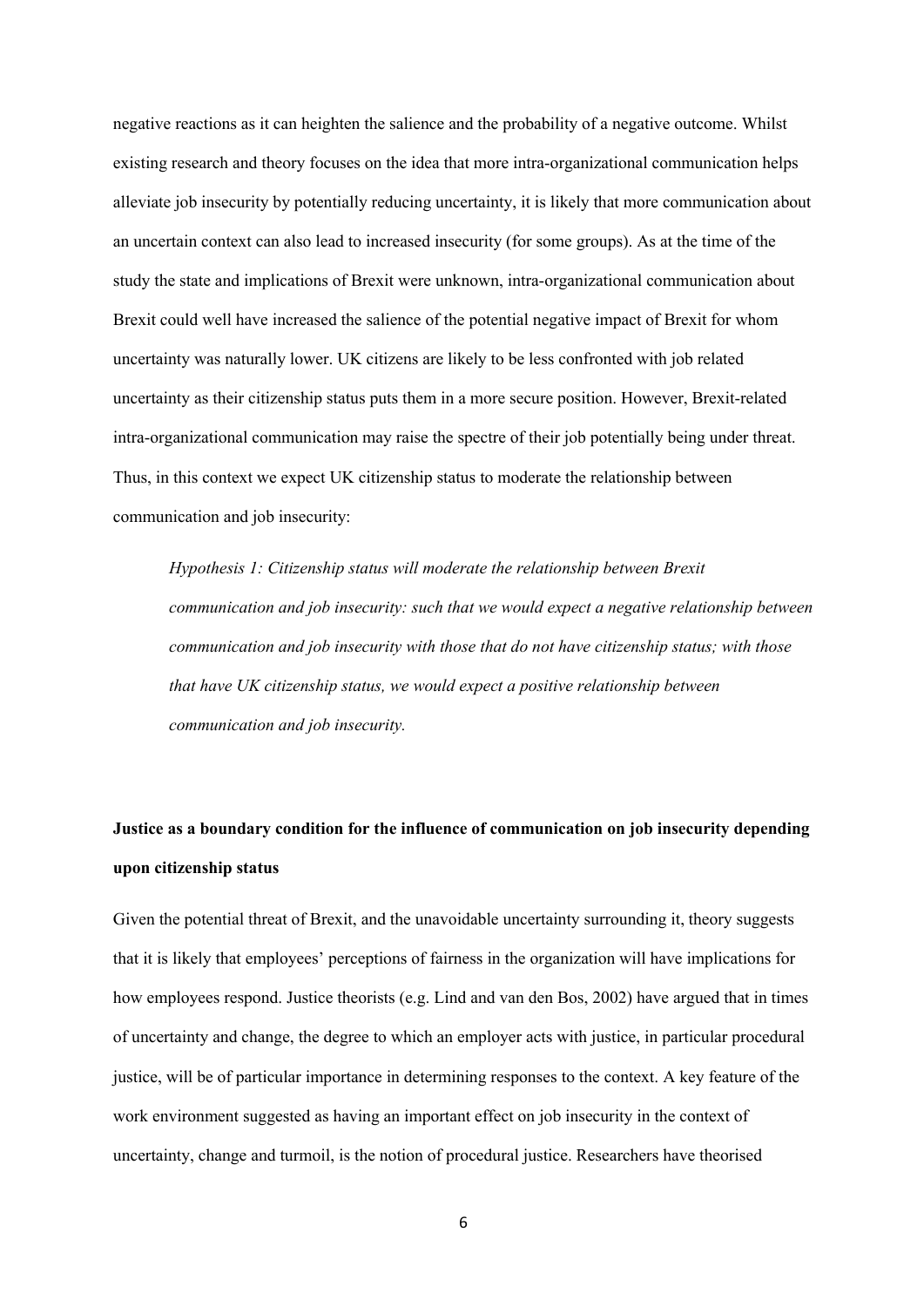(Shoss, 2017) and found evidence for (Jiang and Lavaysee, 2018) employee perceptions of justice being a potential predictor or correlate of job insecurity. The theories and research point to an expectation that we would find a negative relationship between procedural justice and job insecurity in the context of Brexit. The perception of fair treatment and justice in organizations helps to reduce potential negative responses from employees when faced with change, uncertainty, and turmoil (Konovsky, 2000; Lind, 2001). Lind (2001) argued that in contexts of change and turmoil, fairness judgments become more salient than usual, thus, employees' responses to variation in fairness perceptions will be greater in uncertain contexts. Mishra and Spreitzer (1998), proposed that employees who perceive their organization to act with procedural fairness will be less likely to respond negatively in contexts of change (e.g., downsizing and job loss) because they are more likely to appraise the potential stressful context as being less of a threat in those fair environments. Furthermore, Konovsky (2000) argued that fairness perceptions give us information linked to trust in circumstances of uncertainty and can potentially act as a proxy for trust in our organization, which in turn may reduce perceptions of uncertainty. Recent research in a merger context showed how justice perceptions can influence - and be influenced by - perceptions of trust in times of uncertainty (Kaltainen, Lipponnen, and Holtz, 2017). Thus, justice can be considered an important moderating factor influencing how employees respond to uncertain contexts. In the Brexit context of this study, we argue that the differential impact of communication on perceptions of job insecurity will be most pronounced where procedural justice is perceived to be low. Indeed, in such environments, employees should be more attuned to messages because they may be less sure of how the organization will deal with Brexit (or any other threatening context). When procedural justice is perceived to be high, employees are naturally more likely to trust the organization in managing through a highly uncertain context, and thus will be less reliant on *extra* specific communications about the Brexit context. We expect his to be dependent on another determinant of uncertainty in the Brexit context – citizenship – as detailed earlier.

If, as we propose, open communication linked to Brexit can help reduce uncertainty and job insecurity for employees without UK citizenship status and have the opposite effect for those who do have UK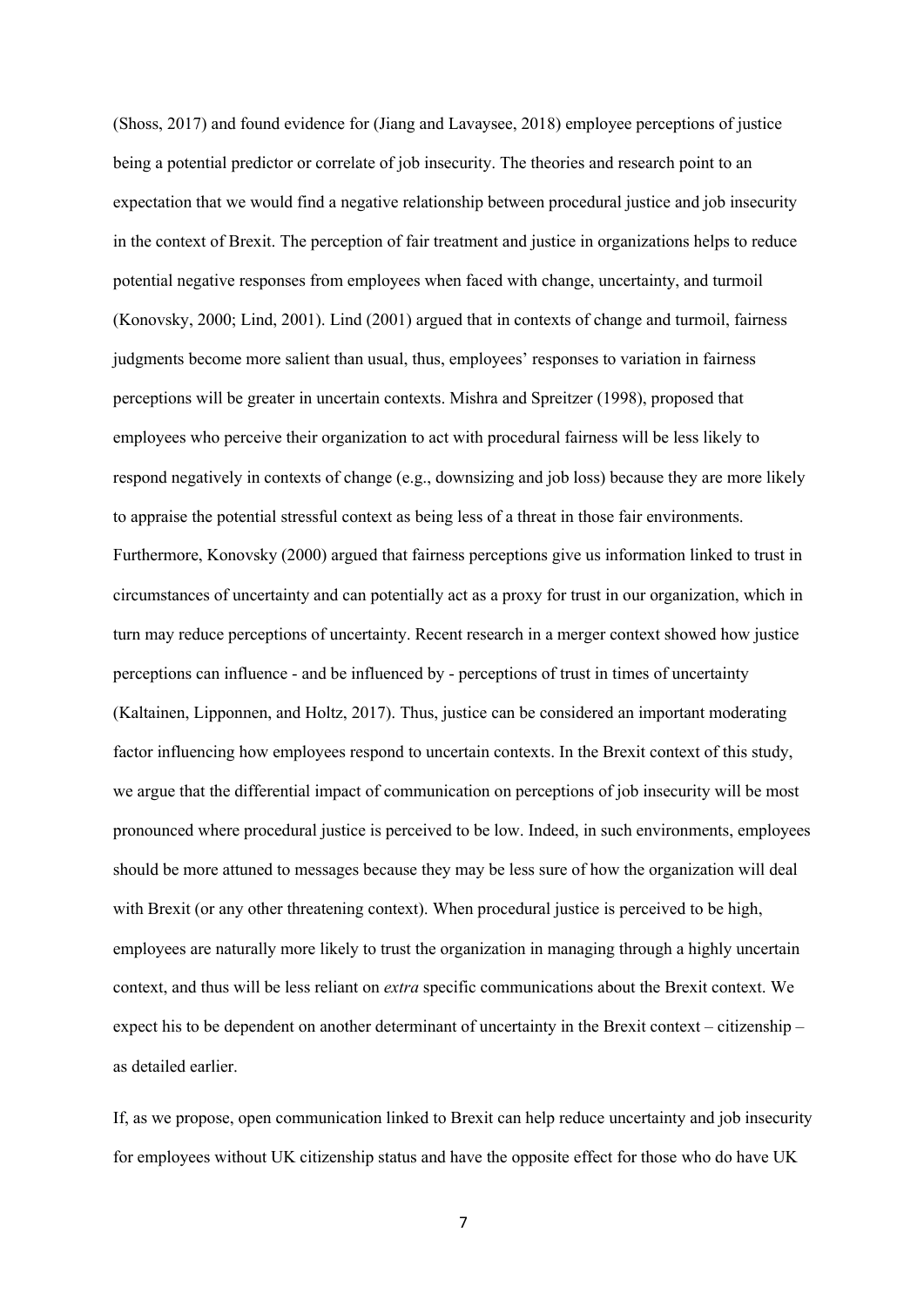citizenship status, we would also expect the relationship and importance of communication at influencing job insecurity perceptions to interact with procedural justice. Where justice perceptions are lowest, and employees do not have citizenship status, we would expect these employees to show a stronger negative relationship between communication and job insecurity, or put differently, we would expect them to benefit more from communication, than employees in other interactive combinations of citizenship status and justice perceptions. In other words, what we suggest is that greater communication should be most useful in the low justice higher uncertainty condition but only amongst non-UK citizens (who face double threat derived of the Brexit context). In turn, for those who do have citizenship, if we expect communication to have, *paradoxically*, a negative impact on insecurity as the communication makes the potential for uncertainty associated with Brexit salient (where it may not have been otherwise). This effect is likely to be at its most pronounced in situations where the organization is not perceived to act in a procedurally just manner, that is, when employees generally do not trust the organization to act in a fair way. In such a situation there would be a risk of arbitrary managerial responses and decision making. Thus,

*Hypothesis 2: Justice perceptions will interact with citizenship status to moderate the relationship between Brexit Communication and job insecurity. Specifically, in conditions of low procedural justice, those without UK citizenship will demonstrate a stronger negative relationship between communication and job insecurity than in other conditions and those with citizenship status will demonstrate a stronger positive relationship between communication and job insecurity than in other conditions*

In sum, we propose a moderation model in the form of a three-way interaction (see Figure 1). In the context of impending/looming contextual threat, Brexit related intra-organizational communication should help to improve subjective job security for non-UK citizens, but it should be associated with lower job-security for UK-citizens. These effects should be less pronounced in a higher procedural justice condition, where the risk of arbitrary managerial decision-making, and organizational distrust are lower, and the uncertainty conditions are being buffered, and in which employees should have to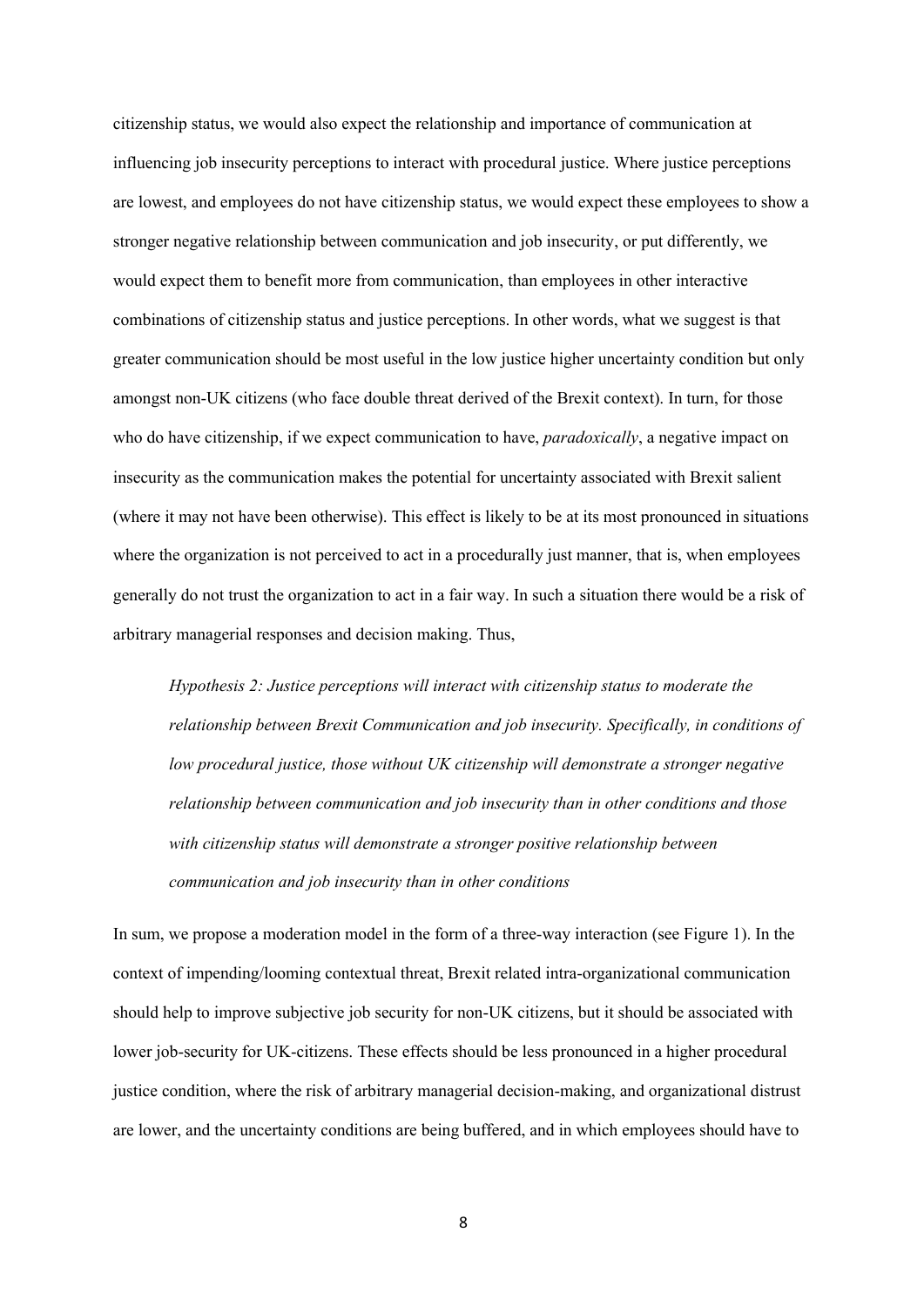be less reliant on specific communication to understand where their organization stands on a given issue.

Figure 1 about here

-------------

-------------

#### *Method*

#### *Sample and Procedures*

Participants were recruited via Prolific - a online crowd source platform (see Gleibs, 2017 and Porter, Outlaw, Gale and Cho, 2019 for a discussion of the use of crowdsourcing platforms/ Panel Data in academic research). The service provides access to more than 25,000 participants from around the globe; these participants receive a reward for completing surveys. We selected participants who worked full-time (as a main job) and were based in the UK. One of the benefits of this service is that it enables researchers to access employees in jobs across many walks of life working in many different organizations; in our sample there were hundreds of different job roles indicated by participants (e.g., "train driver", "plumber", "planning manager", "customer service advisor", "designer"). Another advantage of this service is that we were able to recruit participants from all around the UK; in total participants were based in 143 different towns across the UK. We recruited participants who were born in the UK (400 participants), who were born within the EU but outside the UK (400), and participants who were originally from outside the EU (100) as a comparator condition. After removing participants who failed to either complete the whole survey or who failed an attention check, the final sample included 352 full-time employees who were born in the UK, 243 who were born in Europe but outside the UK and 87 were born outside of Europe. In total 341 indicated that they had UK citizenship, 41 dual citizenship (including UK) and 300 indicated that they did not have UK citizenship. Of the respondents, 314 either indicated that they did not vote or did not respond to the question of whether they voted in the Brexit referendum, 267 indicated that they voted to "remain" and 103 indicated that they voted to "leave".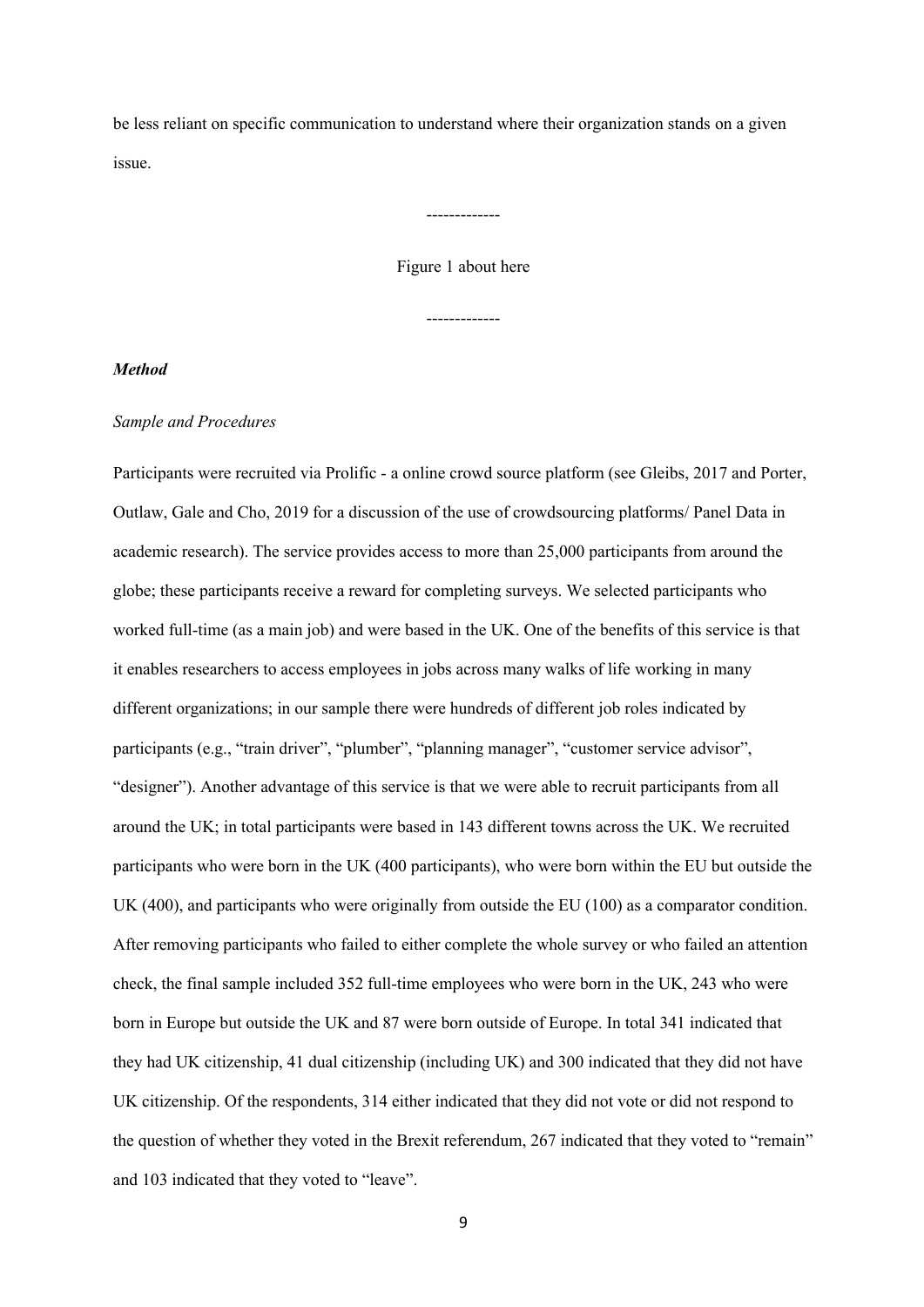#### **Measures:**

#### *Independent Variables:*

*Procedural Justice:* The procedural justice measure included five statements based on items from Colquit's (2001) scale, presented following an "in your organization…" statement: these were: "employees are able to express their views and feelings"; "general procedures decisions are made consistent across the workforce"; "are generally free of bias"; "procedures are based on accurate information" and "procedures are fair and just". A 1-to-5 strongly disagree to strongly agree response scale was presented with each statement.

*Brexit Communication:* For this measure we asked six questions about participant perceptions of the degree to which their employer had openly communicated to employees regarding Brexit. The items were drawn from informational and interactional communication related justice measures (e.g. Shapiro Buttner and Barry, 1994, Colquit 2001) and also included items linked to sharing information and involving employees in planning associated with Brexit. Participants were asked "To what extent has your employer"... followed by the following 6 statements: "...communicated the details of its plans in response to Brexit in a timely manner?"; "seemed to tailor its communication linked to Brexit to individuals' specific needs?"; "shared information about plans on dealing with Brexit?"; "tried to address your personal concerns regarding the implications of Brexit?"; "given employees as much information as possible regarding its plans in response to Brexit?"; and "involved employees in its planning in response to Brexit?". The questions were linked to a 6 item "Not at all" to "To a very great extent" response item scale.

*Citizenship Status:* Participants were asked to indicate their citizen status: "UK citizen"; "Dual citizenship – UK citizen + another"; "Not UK citizen. Other". For the analyses a binary variable was created with 0 indicating "No-UK citizenship" and 1 indicating "UK citizenship" (which included single and dual citizenship).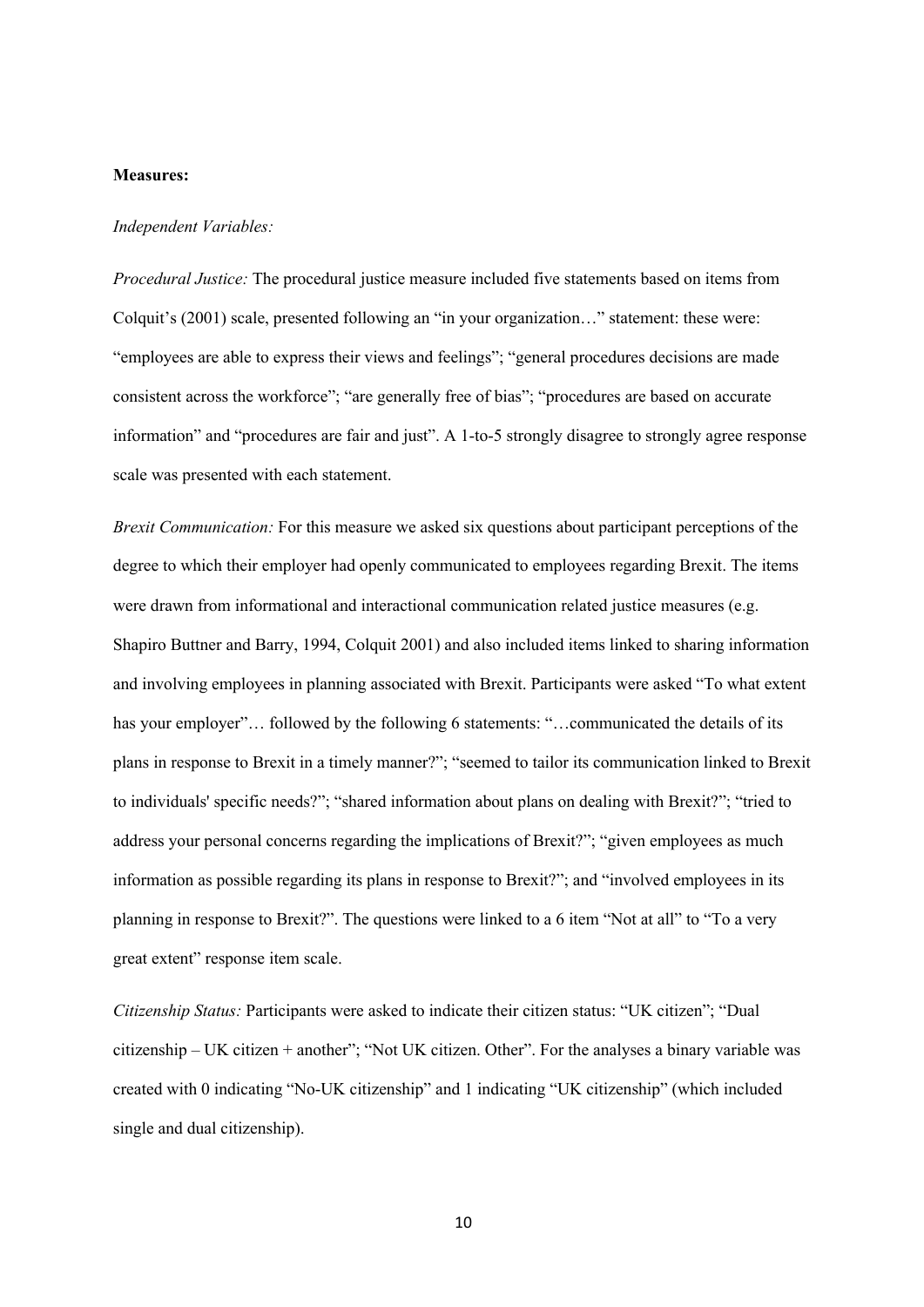#### *Dependent Variable:*

*Job Insecurity:* Four items were included to measure job insecurity based on De Witte's (2000) scale: "Chances are, I will soon lose my job"; "I am sure I can keep my job" (recoded); "I feel insecure about the future of my job"; "I think I might lose my job in the near future". A 1-to-5 strongly disagree to strongly agree response scale was presented with each statement.

#### *Controls:*

*Country of origin*: Participants were asked what their country of birth was. These answers were then coded into 3 categories: UK, EU, or International origin. Dummy variables were created for these three categories.

*Brexit Referendum Vote:* Participants were asked whether they voted in the referendum and if so whether they voted leave or remain, this was included on the basis that if the participants voted in the referendum, this may well have an influence both on how they interpret and perceive Brexit related organizational communication and the degree to which they see Brexit as being a potential threat to their jobs. Thus we deemed this important to control for in the analyses. Three dummy variables were constructed specifying either a) "No vote", b) vote "Remain" and c) Vote "leave". If no response was given/declared with the voting question these participants were included with the "No vote" category.

Participants were also asked to indicate their *Age* and *Gender* to include as controls.

#### *Analytic approach*

We followed a two-step process (outlined in Anderson and Gerbing, 1988); the first involved testing the validity of the measures using confirmatory factor analyses and reliability analyses before creating mean composites from the scale items. These mean composites were the utilised in descriptive analyses (see Table 1) and then subsequently to test the hypothesised moderated model.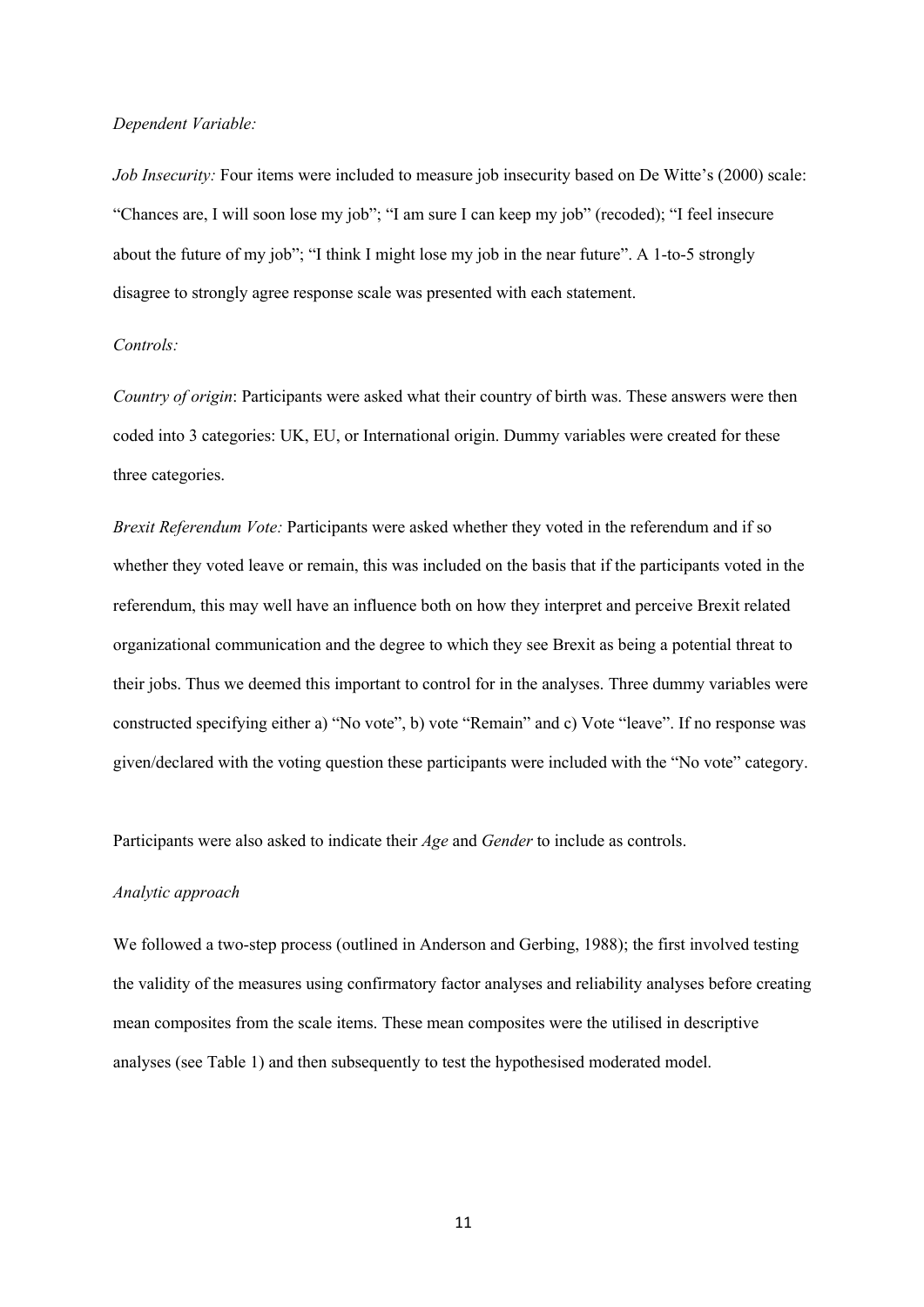#### **Results**

#### *Measurement Model*

We ran a Confirmatory Factor Analyses testing our main measurement model with our three sets of multi-item scales; loading 15 items onto 3 separate latent factors (4 job insecurity; 6 Brexit communication; 5 Procedural Justice items). This model fit the data well (Chi-square=308.86, df=87, chi2/df=3.55, RMSEA=0.061, SRMR=0.030, CFI=0.974, TLI=0.968), significantly better (p<0.001 in all cases) than either a single conglomerated model (Chi-square=6519.275, df=90, RMSEA=0.324, SRMR=0.319, CFI=0.240, TLI=0.114) or three two-factor models that combined two sets of items in turn whilst leaving one set of items as a separate factor. These comparator models involved: a) the justice and insecurity items as once factor (Chi-square=2154.06, df=89, RMSEA=0.184, SRMR=0.179, CFI=0.756, TLI=0.712); b) the insecurity and communication items as one factor (Chisquare=4719.795, df=89, RMSEA=0.276, SRMR=0.281, CFI=0.453, TLI=0.355); and c) the justice and communication items as one factor (Chi-square=2155.68, df=89, RMSEA=0.185, SRMR=0.172, CFI=0.756, TLI=0.712). The three-factor measurement model showed good loadings on each factor: loadings ranged from 0.764-0.914 with the job insecurity measures; 0.843-0.925 with the Brexit communication measure and 0.659-0.871 with the procedural justice measure. Thus the 3-factor model cleanly separated the 3 sets of items, which justified the creation of mean composites with these measure as a second stage of a two-stage modelling process.

#### *Descriptive Statistics*

Table 1 and Table 2 present correlations, reliability coefficients, means and standard deviations for and between the study's focal variables. The focal variable of the study, Job Insecurity, showed a negative relationship with procedural justice ( $r=0.229$ ,  $p<0.001$ ) and citizenship status ( $r=-0.189$ , p<0.001, see below for the means across the citizenship categories), however job insecurity did not show a significant direct correlation with Brexit communication ( $r=0.002$ ,  $p>0.05$ ) though interactions between communication, citizenship, justice and job insecurity will be tested in the regressions reported below. When comparing non-UK citizens and those with UK citizen status, no significant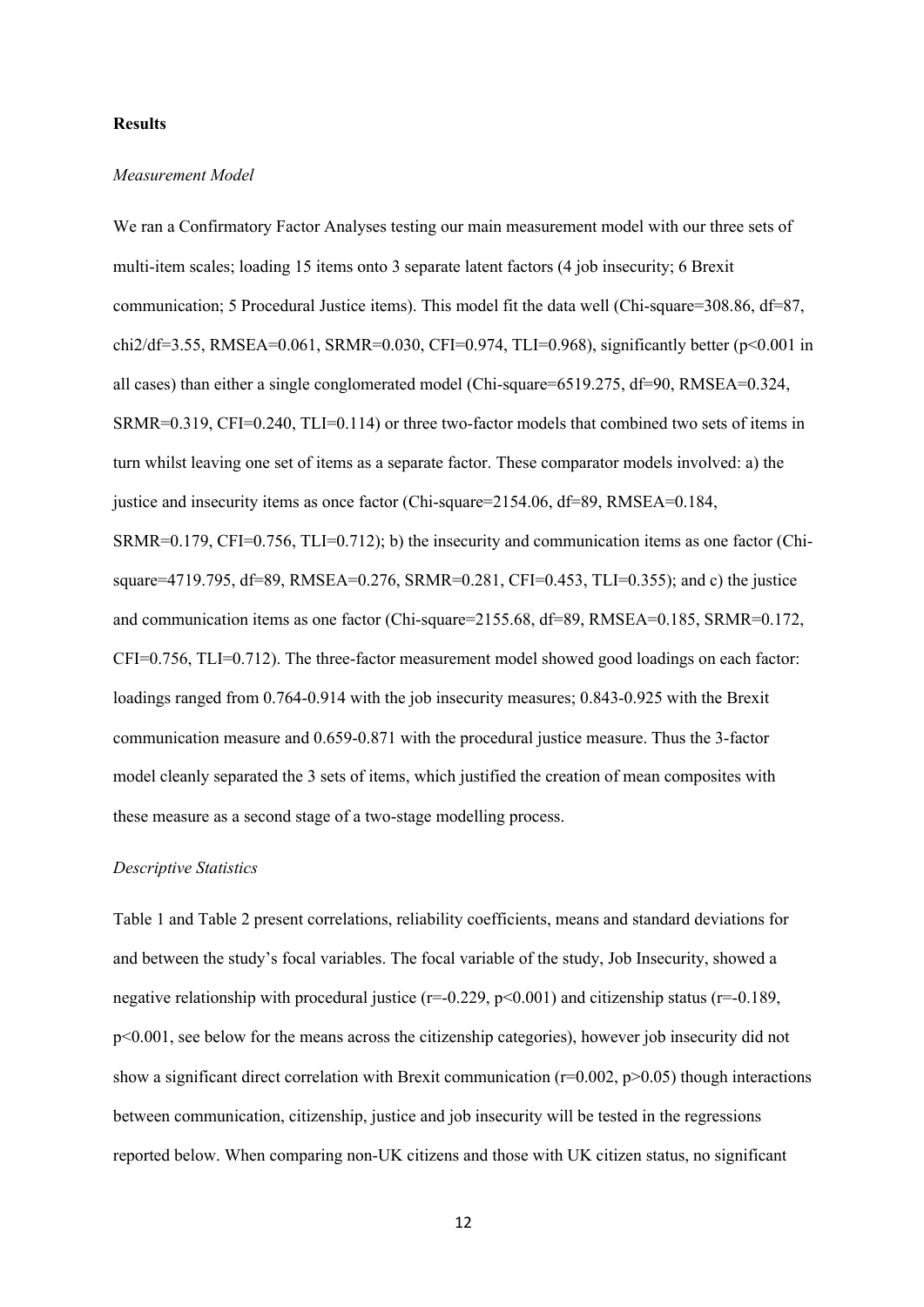differences were found on organizational Brexit communication levels ( $\overline{x}$ =2.055;  $\overline{x}$ =2.044,

 $t(680)=0.112$ ,  $p=0.911$ ). However, those without UK citizen status showed significantly lower justice perceptions than those with UK citizenship status ( $\overline{x}=3.362$ ;  $\overline{x}=3.56$ , t(680)=-2.835,p=0.004); non-UK citizens versus those with UK *citizenship* however showed higher levels of job insecurity  $(\overline{x}=2.986;$  $\overline{x}$ =2.602, t(680)=5.015,p<0.001. When comparing UK versus EU and International origin participants, no significant differences were found on organizational Brexit communication levels (UK  $\overline{x}=2.036$ ; EU  $\overline{x}$ =2.041, International  $\overline{x}$ =2.013, f(2,679)=0.190,p=0.827). However, when comparing these three groups there was a significant difference in job insecurity (f(2,679)=13.038,p<0.001); UK showed significantly lower levels (UK  $\bar{x}=2.583$ ) compared to those of International origin ( $\bar{x}=2.974$ ) and EU origin ( $\bar{x}$ =2.970) these were significant with Tukey comparisons (p<0.001 and p=0.003 respectively). With justice perceptions, there were also significant differences across the three groups (UK  $\overline{x}=3.557$ ; EU  $\overline{x}$ =3.430, International  $\overline{x}$ =3.264, f(2,679)=0.190,p=0.827); however only the UK and International groups were significantly different with Tukey comparisons ( $p=0.022$ ). When comparing Remain voters with Leave voters and those who either did not vote or did not declare their vote, no significant differences were found on organizational Brexit communication (Remain  $\overline{x}=2.140$ ; Leave  $\overline{x}=1.995$ , No vote/not declared  $\overline{x}$ =1.990, f(2,679)=1.125,p=0.325) nor with justice perceptions (Remain  $\overline{x}$ =3.554; Leave  $\overline{x}$ =3.520, No vote/not declared  $\overline{x}$ =3.392, f(2,679)=2.363,p=0.095). However when comparing Remain voters with Leave voters and non-voters/non-declared, Leave voters showed significantly lower levels of job insecurity than the other two groups (Leave  $\overline{x}=2.153$ , Remain  $\overline{x}$ =2.850; No vote/not declared  $\overline{x}$ =2.907, f(2,679)=24.557,p<0.001). The data that support the findings of this study are available from the corresponding author, upon reasonable request.

Insert Table 1 Here:

---------------

----------------

----------------

Insert Table 2 Here: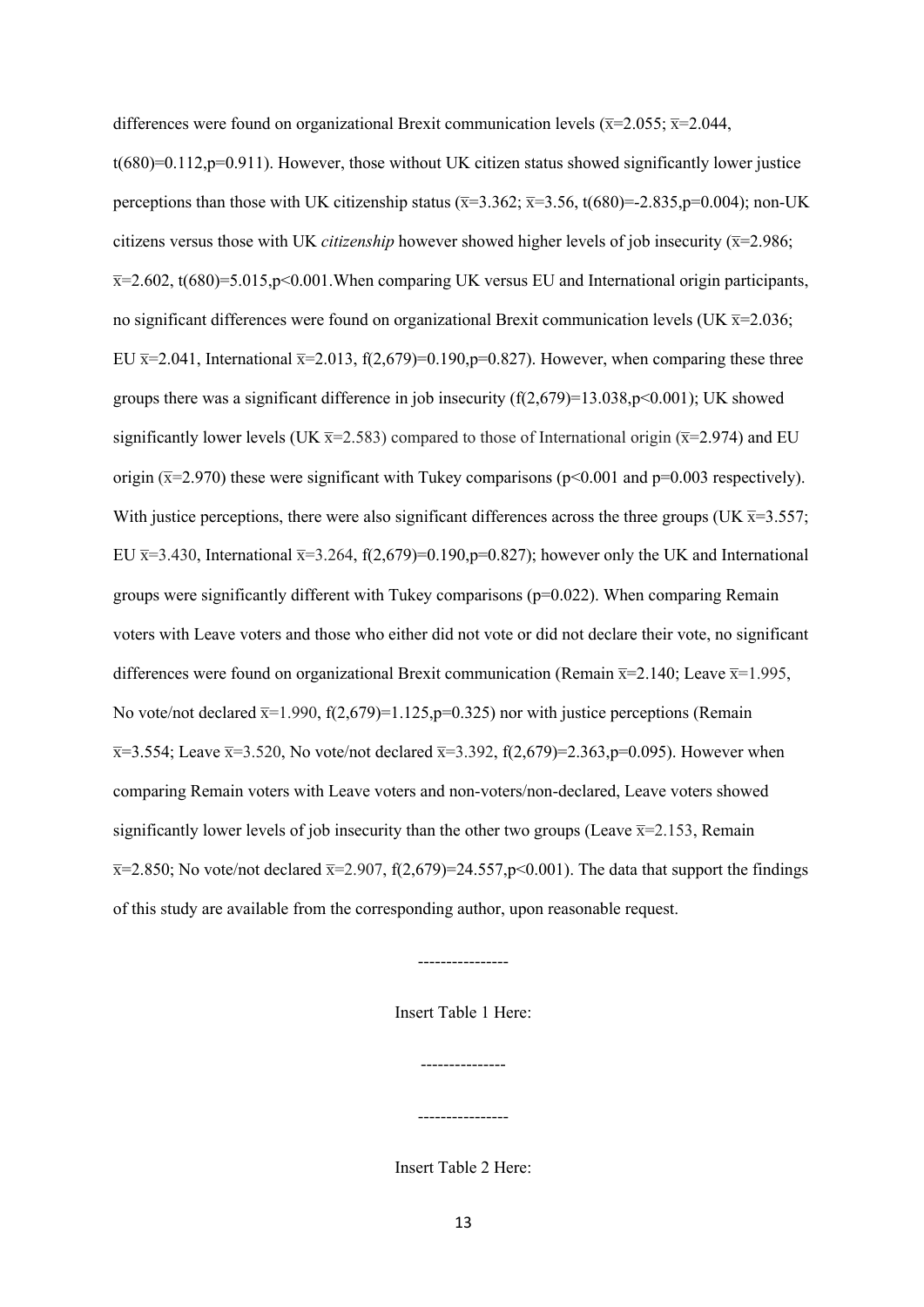#### *Model testing*

#### *Predicting Job Insecurity:*

Three regression models (see table 3) were tested with job insecurity as the dependent variable in each case. The first model included the 6 control variables as predictors; these were: age, gender, EU origin, international origin, vote remain (UK origin and no-vote/not declared were reference categories). This first model was significant  $(f(6,675)=11.24, p<0.001)$  and accounted for 9.1 % of the variance in job insecurity (R square =0.091). Both EU and international origin (with UK origin as a reference category) were significantly positively related to job insecurity (beta=0.356, p=0.001 and beta=0.376, p=0.005 respectively) and those who voted leave were less insecure (beta=-0.511, than the non-voters/non-declared p<0.001). The remaining controls did not reach significance. The second model, which in addition included the three key independent variables involved in the study's hypotheses (Brexit communication, citizenship status, procedural justice) was also significant  $(f(9,672)=11.935,p<0.001)$ , the inclusion of the three additional variables significantly improved the model (R square change=0.047,  $p$ <0.001 for this addition). Of these new variables procedural justice was significant (beta=-.244, p<0.001), where those who reported higher levels of procedural justice showed lower job insecurity. Interestingly neither the citizenship status nor the Brexit communication showed any significant direct relationships with job insecurity (beta=0.-0.187, p=0.354 and beta=0.042, p=0.157 respectively), however the higher order interactions between these variables are tested in the next model. Adding the 2-and 3-way interaction terms between these constructs significantly added to the model (R2 change= $0.014$ , p= $0.024$  for the change). In this final model the procedural justice main effect remains significant (beta=-0.410, p=0.001), the communication and citizenship variables become significant (beta= $-0.463$ , p= $0.024$  and beta= $-1.305$ , p= $0.023$ respectively). Of the 2-way interaction terms, the communication X citizen status (beta=0.781,  $p=006$ ) and communication X justice (beta=0.117,  $p=0.033$ ) interaction terms are significant. The positive beta for the communication and citizenship status interaction supports Hypothesis 1, showing a positive (rather than negative) relationship between communication and insecurity with UK citizens.

----------------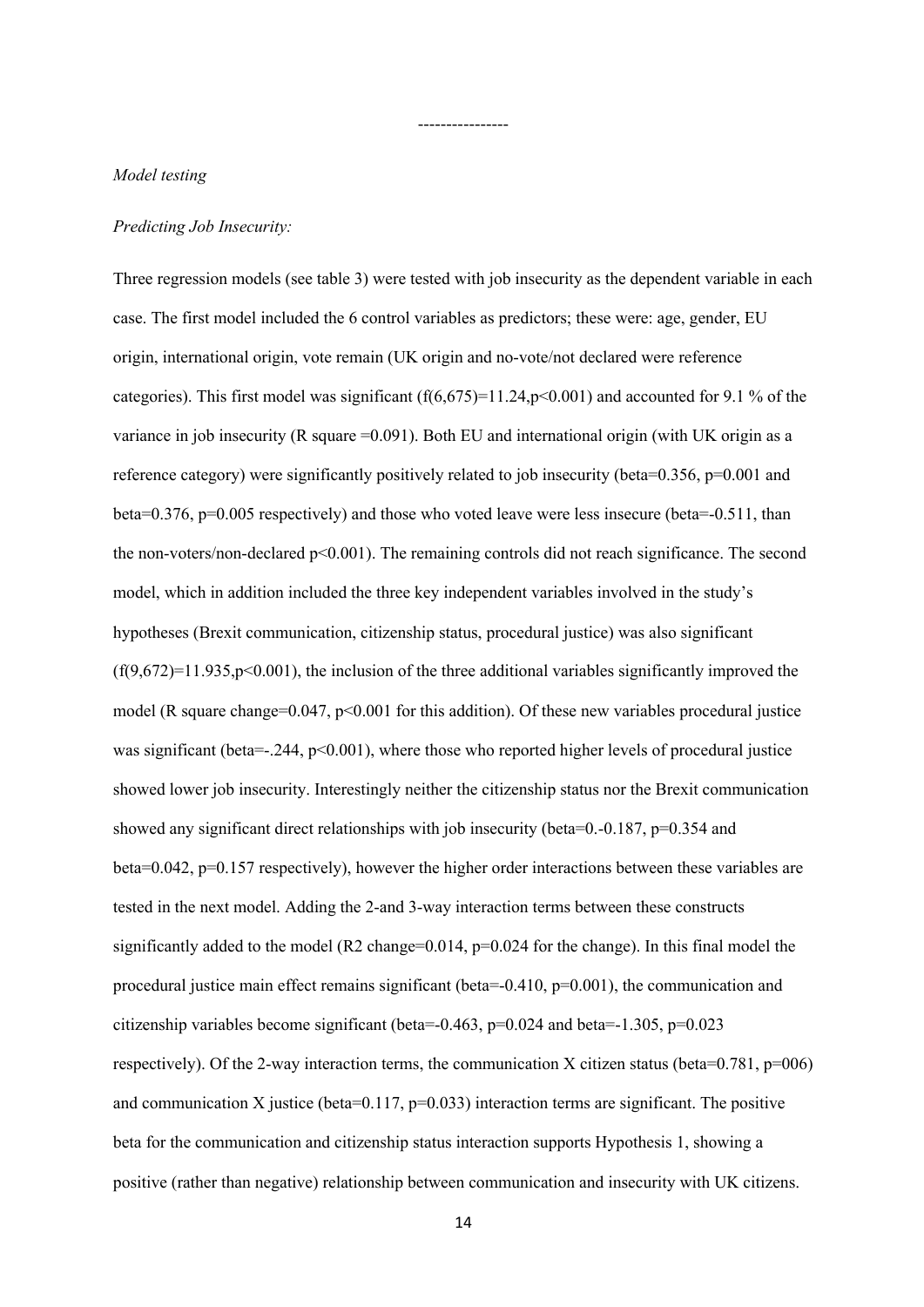Importantly the higher order three-way interaction between Brexit communication perceptions, citizenship status and procedural justice is significant (beta= $-0.171$ , p= $0.019$ ). These results support both Hypotheses 1 and 2. Although the non-significance of the main effect of Brexit communication in model 2 suggests that as a main effect communication is not related to job insecurity, when the interaction terms are included this does become significant. Importantly, as the highest-order threeway interaction is significant, this explains why there is no direct effect of Brexit communication on job insecurity; the relationship between these two variables is contingent upon the levels of both procedural justice and citizenship status.

To visualise this interaction, we ran the interaction model again without the controls (which would otherwise influence how high the slopes fall on job insecurity) and the three-way interaction is shown on Figure 2. To confirm, with this model the key 2 and 3-way interactions are significant (communication X Citizen status beta=0.837, p=004; communication X justice beta=0.122, p=0.029; Brexit communication X citizenship status X procedural justice beta=0.185,  $p=0.012$ ). As Figure 2 demonstrates, as hypothesised, the relationship between Brexit communication perceptions and job insecurity is contingent upon the level of both justice perceptions and citizen status. With regard to the simple slopes, a negative relationship exists (beta=-0.168,p=0.030) between Brexit communication and job insecurity for non-UK citizens who perceive low levels (-1SD) of justice in their organization (the most uncertain/exposed condition) and this is significantly more negative than all other conditions (thus supporting Hypotheses 3). The results of the slope difference tests comparing the non-citizenship-low justice condition against other conditions are as follows: t=2.609, p=0.009 comparing thus condition with the UK citizenship-High justice  $(+1SD)$  condition;  $t=3.283$ ,  $p=0.001$ against the UK citizenship-low justice condition; and,  $t=2.112$ ,  $p=0.035$  against the non-citizenship-High justice condition. As predicted, the UK citizenship-low justice condition shows a significant positive slope between Brexit communication and insecurity (Beta=0.196,p=0.014) suggesting that insecurity increases with more communication about Brexit for UK citizens who work in organizations that have low levels (-1SD) of procedural justice. The two high-justice (+1SD) conditions did not show significant slopes. This supports our Hypotheses 2.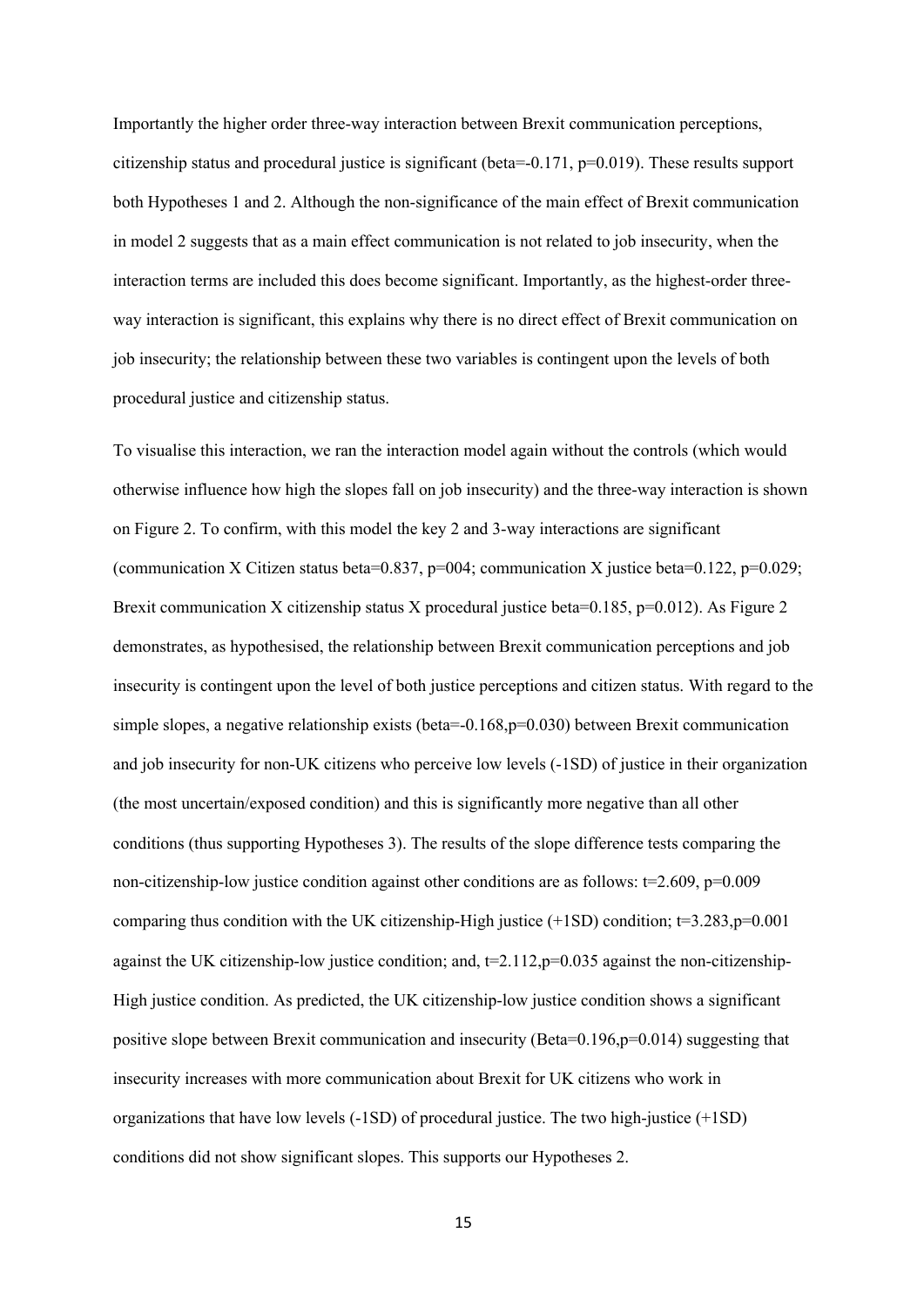Insert Figure 2 Here:

----------------

----------------

#### *Discussion*

At the time of the current study, employees in the UK were in a position where the future of Britain's membership of the EU and the existing relaxed EU-UK labour market boundaries with freedom of movement was under threat. The UK government policy linked to the need to obtain work visas and conditions where non-UK citizens could continue working in the UK was 'in limbo'. Moreover, the UK's whole policy regarding economic union and relaxed EU-UK economic borders was under review. In some ways this was a particular context of labour market and macro-economic uncertainty as "Brexit" is quite unique; in other ways policy changes restricting freedom of movement, work and immigration were also being questioned in other parts of the world at the same time (including the USA, Pierce, Bolten and Selee, 2018, and across the EU, Ruhs and Palme, 2018). In this context, we predicted that citizenship status and perceived justice would determine the relationship between organizational communication and job insecurity; this prediction was supported. Shoss' (2017) model included national/macro-economic conditions, organizational communication, and organizational fairness as potential factors influencing job insecurity. We showed that these conditions, and the precarious nature of a lack of citizenship, play a role in helping to explain possible Brexit insecurity reactions.

We explored whether open employer communication linked to the Brexit context were associated with higher or lower job insecurity. Although organizational communication has been associated with lower uncertainty and job insecurity (Bordia et al 2004; Vander Elst et al., 2010), we showed that the degree to which organizational communication is associated with reduced job insecurity in the workforce, depends upon a combination of specific conditions. Specifically, the relationship between organizational communication and job insecurity depends upon the heightened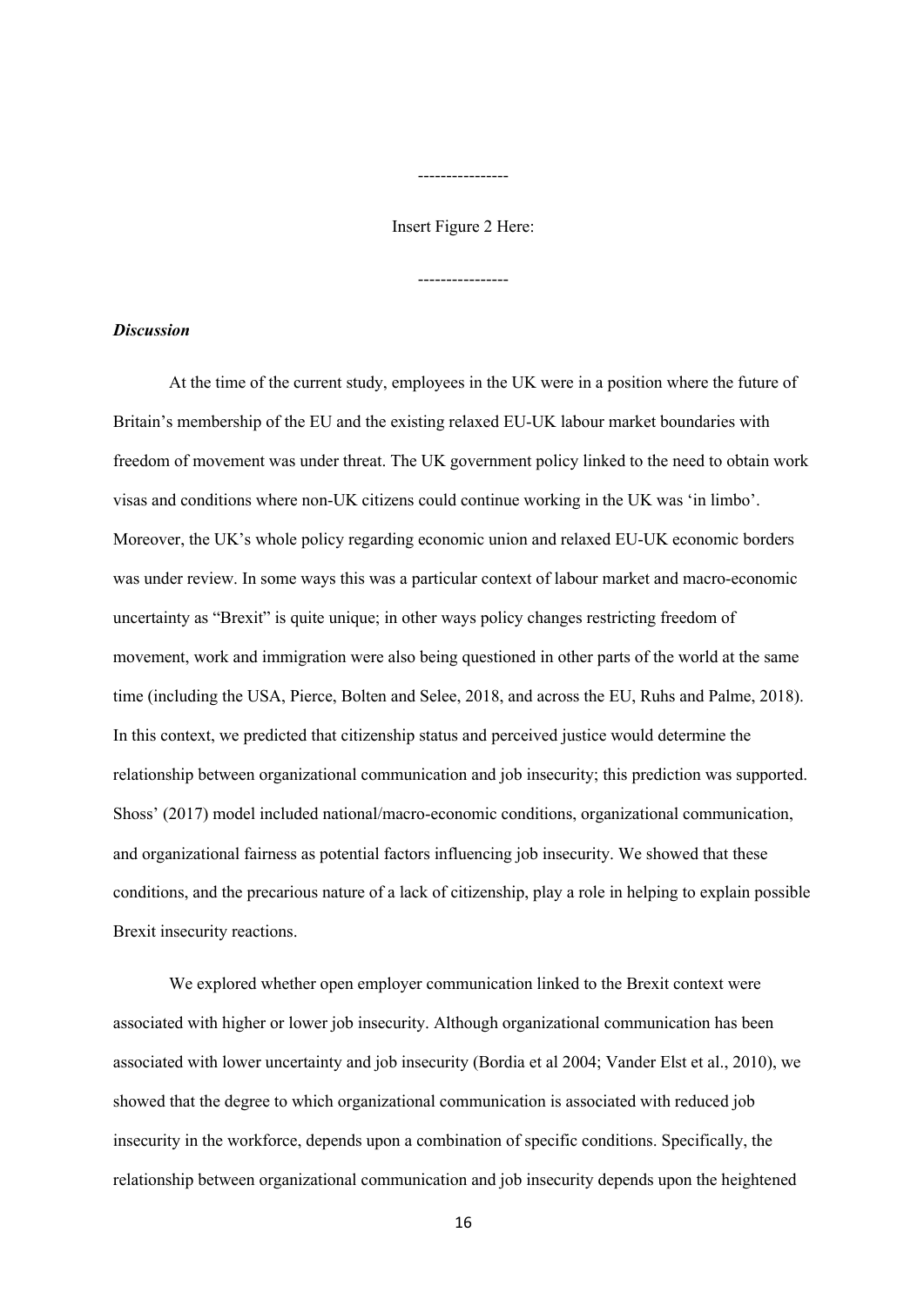or reduced uncertainty context of having UK citizenship (or not) combined with whether the employees' organization is considered to act with fair and just procedures. Specifically, employees who did not have citizenship status and perceived low procedural justice were particularly sensitive to the absence or presence of open communication. With this doubly uncertain group, more communication was associated with lower job insecurity. This supports previous research (Vander Elst et al 2010) showing that organizational communication reduces feelings of lack of control. Key here was the finding that more Brexit-related intra-organizational communication was associated with higher job insecurity with UK citizens in the absence of a procedurally just organizational environment. This shows how open communication in an uncertain environment can have markedly different impact on different employee groups who are in varied conditions of potential uncertainty.

## *Justice perceptions and conditions of heightened threat or uncertainty*

As mentioned in our theoretical build up to Hypotheses 2, a key organizational contextual contingency that is expected to determine the effects of Brexit related communication in alleviating the potential for insecurity amongst employees experiencing uncertainty, is the degree to which employees believe that their organization generally acts in a procedurally just manner. In posing this argument we drew on arguments presented by Lind (2002), Konovsky (2000), and also those associated with fairness heuristic theory (see Lind and van den Boss, 2002). In particular, the argument that in situations of change or threat and uncertainty, employees are more attentive to whether their organization acts in a fair and just way, and that in these situations of uncertainty employees will be particularly sensitive and/or reactive to the presence or absence of perceived procedural fairness.

In our study, we found that the presence or absence of procedural justice is a key condition linked to greater or lesser levels of salience in response to organizational communication; in tandem with higher or lower conditions of uncertainty (UK citizenship versus non-citizenship). This supports the theoretical arguments presented that the absence of justice will heighten the salience and importance of communication in fostering positive or negative effects across varied contexts of lower or relatively higher uncertainty and control. In the absence of perceived procedural fairness, the utility of more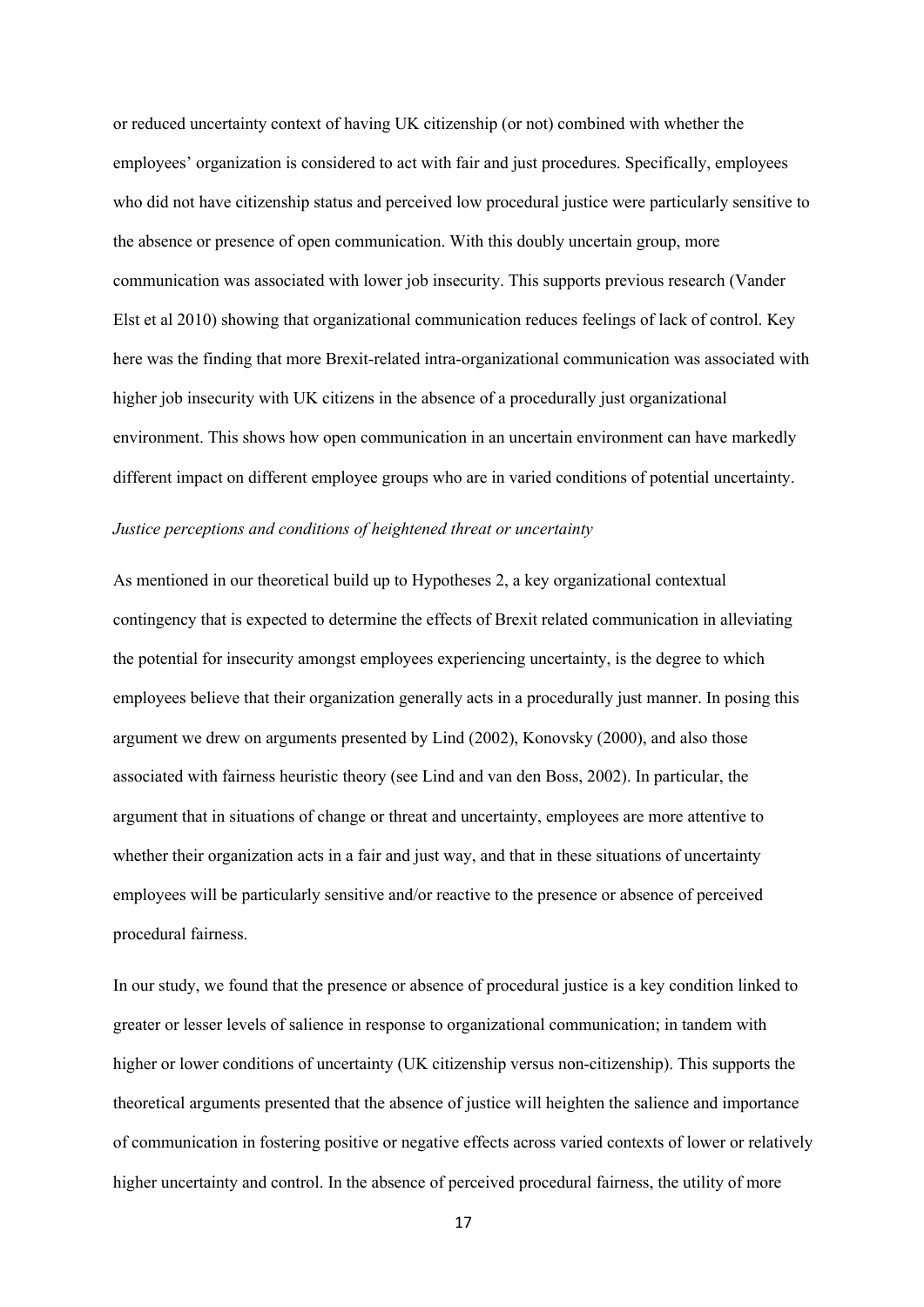organizational communication in the Brexit context will be the highest in the situation of higher uncertainty or control; namely with those who do not have citizenship status. Importantly, the current study, and heightened context of macro-economic and labour market uncertainty of Brexit with those who do not have UK citizenship provides a unique opportunity to test some of the propositions associated with the importance of justice and communication in natural and specific variations of uncertainty condition.

*The impact of communication on job insecurity with UK and non-UK citizens in the absence of justice perceptions*

We found support for the predicted three-way interaction (Hypotheses 2), by showing that the negative relationship between communication and job insecurity was at its strongest in the most precarious position with non-UK citizens in conditions of low justice. We also found a positive relationship between communication and job insecurity with UK citizens where justice perceptions were low. From an organizational perspective, this finding is potentially troubling as it challenges the intra-organizational communication as a default strategy that purportedly leads to positive outcomes. There could be several possible explanations for the finding that more Brexit communication is associated with heightened job insecurity for the relatively more certain condition of those with citizenship status. It is possible that the apparent negative effects of communication in job insecurity for UK citizens might have been driven by threats to social identity (e.g., Hogg & Abrams, 1988). According to social identity theory, individuals are motivated to make their group achieve and maintain positive distinctiveness from other relevant groups, either symbolically or in terms of material resources (Tajfel, 1978; Tajfel & Turner, 1979). It may be that Brexit targeted communication: 1) have made different social categories based on origin more salient, and; 2) could have led UK citizens to believe that their organization may more concerned about the "other" group (EU citizens) in detriment of their own group (UK citizens), which in turn may have led to a feeling of identity related threat. However, this possible explanation may not hold up because if any group will bear the brunt of Brexit, it is not likely to be those with UK citizenship. Therefore, the explanation for this negative relationship is likely to be due to a different mechanism. A more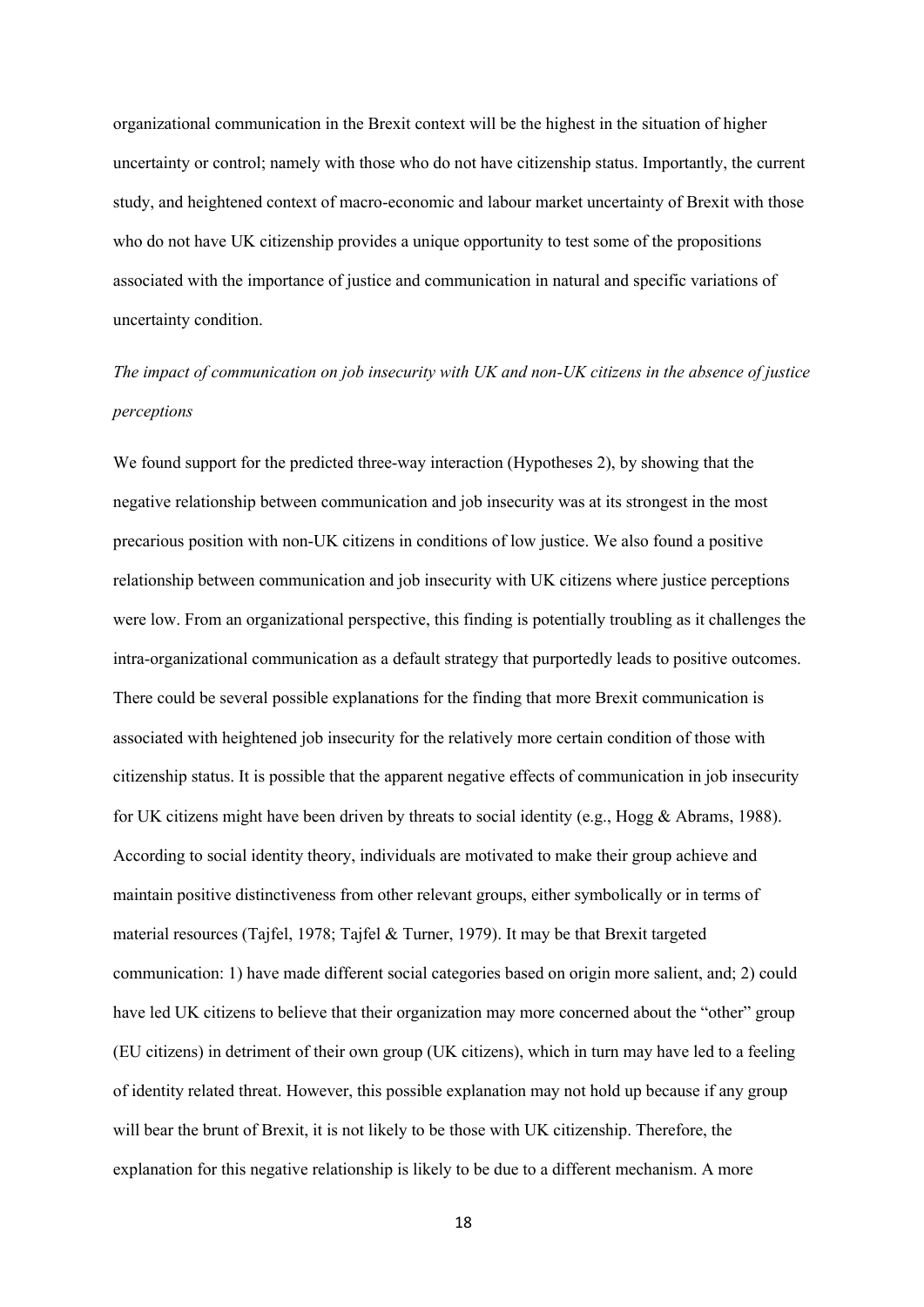plausible explanation (that we hypothesized) is that UK citizens begin to think there may be something to worry about if their organization is talking about Brexit more; with this group, Brexit related communication would stimulate concerns about a possible threat that may not have been there previously.

When employees who are not directly at risk of job insecurity are targeted by organization communication about external uncertain macro-economic/labor market context they may question why their organization is communicating about the issue. Thus in some circumstances organizational communication may raise questions for employees that could have a detrimental impact on the degree to which they trust the organization and this may be associated with a heightened sense of insecurity. Bachmann, Gillespie and Priem (2015) point out that transparency can provide information to employees that reveals trustworthiness but it can also have the opposite effect. When attributing the reasons for increased levels of intra-organizational communication, *some* employees may perceive that increased attention to the topic is due to the management awareness of the real threat that Brexit poses for the organization. If employees were in a labor market group that was not obviously under immediate threat, more communication about the issue could have triggered a concern that there is something for them to worry about. It is plausible that with this group of employees, when attempting to make sense of the organization's communication, the employees may begin to question the organization's motives. In this case, the communication itself could well have backfired and led to a state of mistrust in the organization (De Cremer, 2016), increasing perceived job insecurity. These employees may react this way especially when they perceive that their organization does not generally act in a procedurally just manner, which may be associated with a lower sense of organizational trustworthiness and this may increase perceptions that their organization could act arbitrarily to Brexit. Thus, if their procedurally "unfair" organization starts to discuss Brexit, this may be a signal that there may be a real threat to their jobs. So, although the communication may be reassuring to those employees without citizenship (as job threat is already heightened and real for these employees), those with citizenship may only become aware of the threat to them with more communication.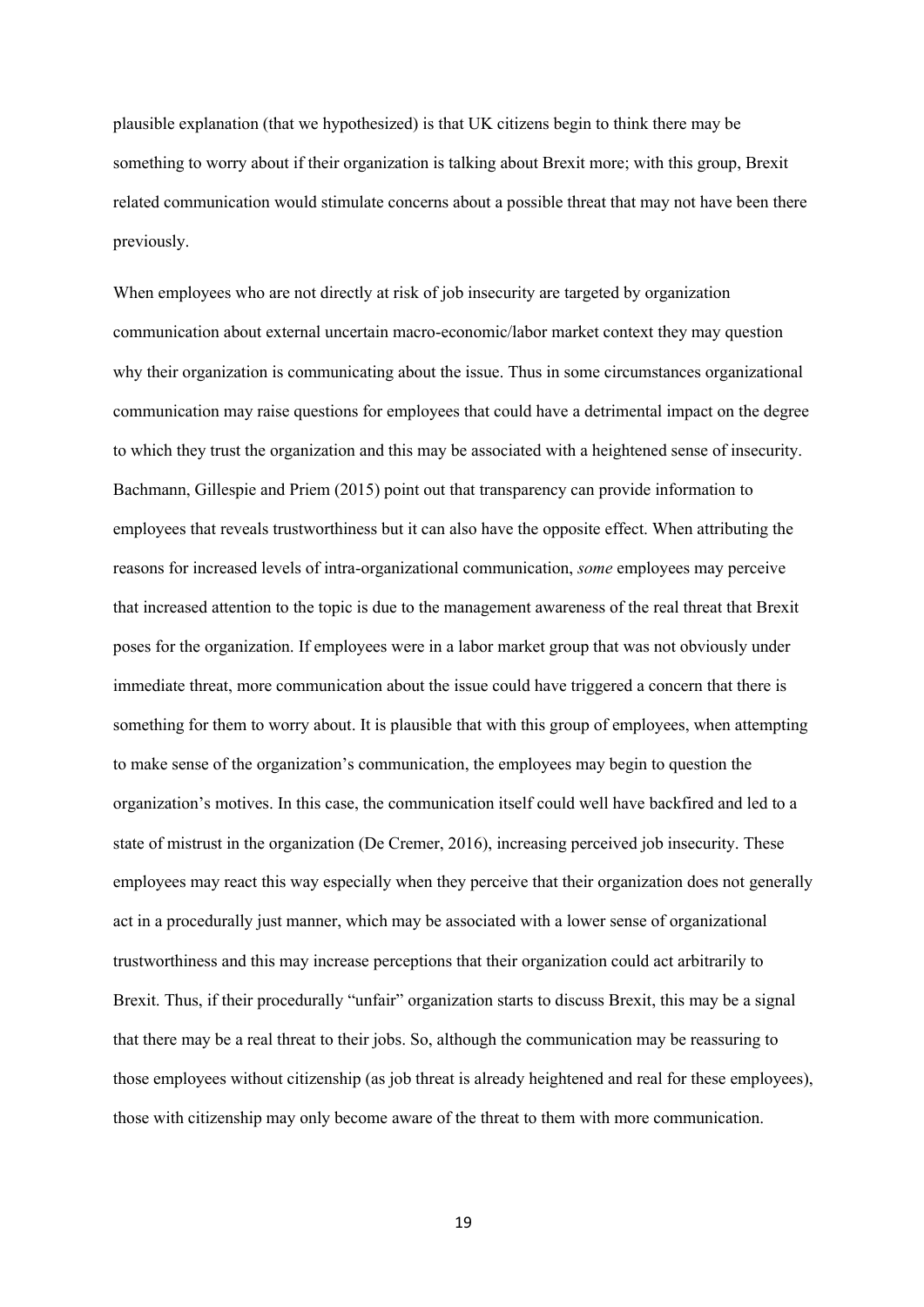As mentioned, Bradac (2001) discussed the role that communication can play at influencing or providing context for uncertainty. When exploring the various theories linked to uncertainty, communication is integral to many aspects of the fostering (or alleviation of) uncertainty. In accordance with meta-analytic findings and previous research, we found that more communication will help reduce uncertainty amongst non-UK citizen employees in the Brexit context (where justice perceptions are low). In contrast, more communication was associated with stronger job insecurity perceptions amongst UK employees (again where justice perceptions are low), in line with ideas discussed in Problematic Integration Theory (Babrow, 1992). More Brexit communication itself could have increased the probabilistic judgments that UK citizen employees make that Brexit is a threat (and increasing the negative evaluation of this threat). The information being communicated at this highly uncertain point in the Brexit negotiations may have been problematic to integrate into a probabilityevaluation Brexit threat schema and this could have led to a negative response of heightened job insecurity. Ultimately, as various communication theorists have explored (e.g. Weick, 1995), processes of communication are complex and recipients of organizational communication play an active role in making sense of messages presented (Ashcraft, Kuhn, and Cooren, 2009). Thus communication will by no means be expected to have a universally positive impact on all employees.

Importantly, as the findings show, more Brexit communication may have increased threat and negative evaluation of Brexit to UK citizens when they work for a company that does not tend to act with procedural fairness. This suggests that working for a company that risks acting arbitrarily to given external situations, having that organization communicate about that context is likely to create a perception of Brexit as a create potential threat. In contrast, non-UK citizens are more likely to already perceive Brexit as a real threat and their uncertainty schema may include a higher probability of a negative outcome. For non-UK employees, more communication should (as we theorize and predict) help reassure these employees, at least it would provide some evidence that their organization recognizes the uncertain situation (that is heightened for these employees) and that it is considering and planning in this context of looming Brexit threat.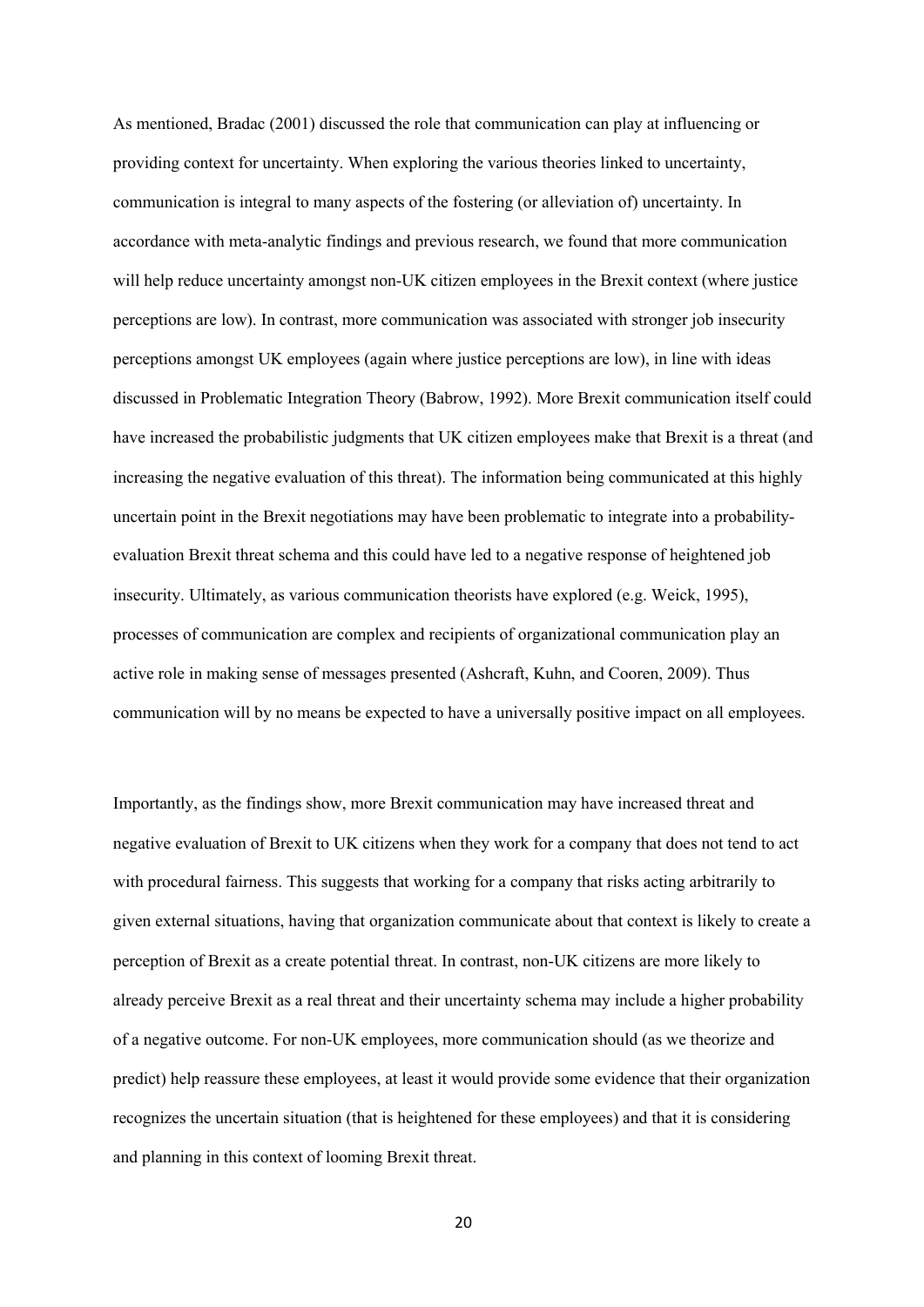#### *Implications for theory and practice*

The key implication of the current study is that intra-organizational communication about Brexit in the early stage of the UK's withdrawal phase from the EU potentially had different impact on different groups of employees. Thus, this study shows that it is not the case that organizational communication *always* reduce perceptions of job insecurity. This finding has implications for theory and practice both. The intuitive expected positive impact of communication on employees will partly be dependent upon procedural justice environment and it may have different impact on different groups. This has important theoretical implications with regard to the idea that more organizational communication will lead to a positive outcome in uncertain contexts. The arguments that communication can help reduce uncertainty by adding a sense of control for employees (Vander Elst, 2010) and that more official communication should reduce uncertainty (Kramer, et al., 2004) along with job insecurity (Vander Elst, 2010) may only be supported in particular conditions where uncertainty is salient and heighted. It may be the case that in some circumstances the communication may heighten the sense of insecurity for some groups. This is an important qualification on arguments that have been presented regarding the expected positive impact on job insecurity that organizational communication should have.

From a management practice perspective these findings raise some interesting challenges. Although open communication strategies may be effective in helping (some) employees cope with macro-level uncertainty, they may at the same time trigger a negative reaction from other groups. Thus, it is essential that organizations target their communication strategies effectively in order to avoid potential backlash. Organizations must assess the needs of their employees and consider whether different groups might respond more or less positively to enhanced official communication. Although some groups might benefit from reassurance of open communication, others might react negatively. Critically, our findings are clear - as long as organizations enact fair and just procedures, the potential for communication to have a negative impact on employees is reduced. Thus, this study further supports research that demonstrates that the importance of procedural justice in policy making and implementation in organizations.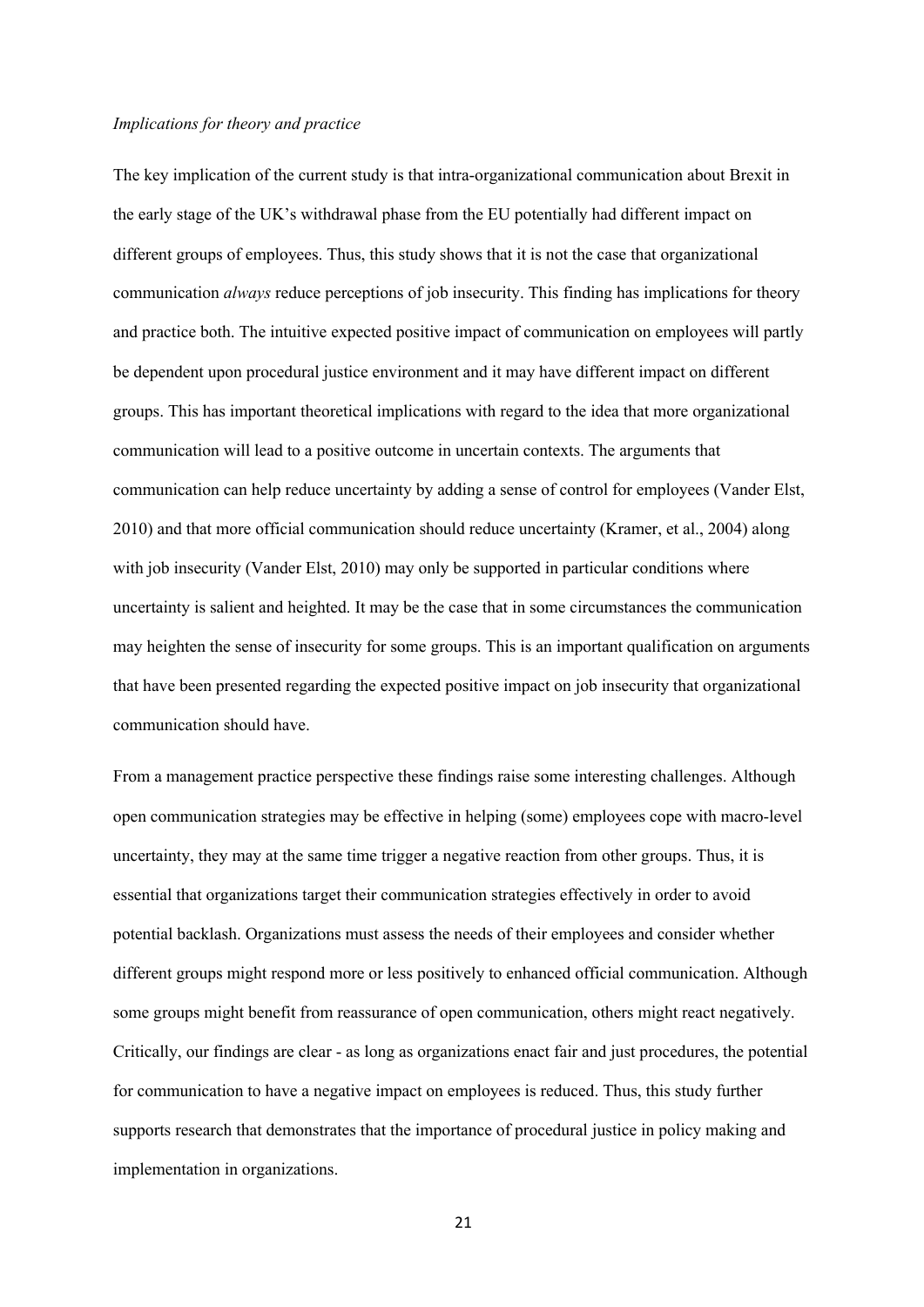#### *Limitations and further research*

Our sample was recruited using a crowdsourcing platform. To help ensure that the responses were as reliable as possible we included attention checks in the survey and excluded those participants who failed the checks. This approach to recruiting participants has been used across numerous studies to be legitimate sources of data (see Porter et al., 2019 for a recent review of such participant pools) and they allow us to reach employees from parts of the country that are geographically hard to reach and working populations with representative characteristics with different employments (e.g., Peer et al., 2017). Specifically, we have participants from over 140 different towns in the UK from hundreds of organizations and the employees are drawn from multiple different walks of life (white collar, blue collar, pink collar). We believe this was a strength of the methodology, as it allowed us to survey different employees without being tied to the specificities of particular organizational cultures, and thus, ensure variance in terms of different organizational strategy and procedural justice. However, it is possible that migrant workers have been experiencing different levels of threat according to their profession or background. For example, it is possible that certain occupations will be more likely to be "on demand" than others even after Brexit (e.g., Healthcare) which may have had a different impact on employees' experiences of Brexit related uncertainty and the threat derived from that context. At the time of the study however, whether some jobs would be more or less threatened or protected was still uncertain. Indeed in the 3 years following the referendum this was never made clear by the UK government; thus how Brexit might impact different jobs was never made clear. It is worth mentioning here, that the study occurred even before the government had proposed a settled status scheme (which proposed to enable EU workers to apply for indefinite right to remain, had they lived in the UK for 5 years or more). These questions will be particularly interesting to explore in future research as Brexit unfolds and as we gain a better understanding of any potential differential treatment or any sort of advantage/ disadvantage of different categories of EU workers.

Another potential limitation of the current study is that the survey is of a cross sectional nature which brings limitations in terms of the degree to which a reader should infer causality (Freedman, 2010) also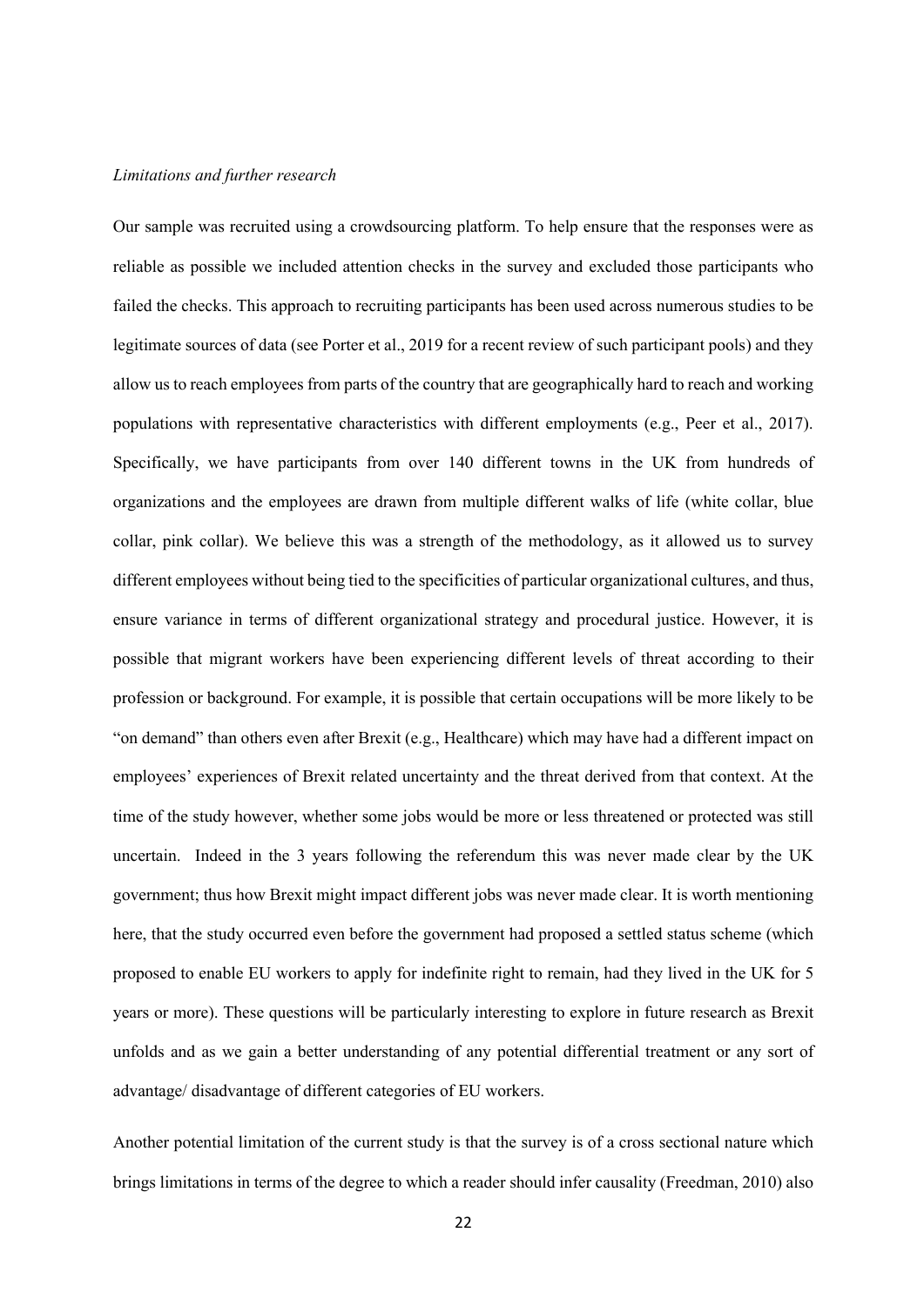relationships in such studies are prone to problems of common method bias (Spector, 2004) prompting further caution when inferring causal relationships in the findings. However, because the analyses hinges on interactions which explore the communication-job insecurity relationship across different conditions within the sample, this problem is less likely to be a problem with the current paper. It is very unlikely that our three-way interaction result is due to problems of common method variance, especially as one of the measures used was a binary citizenship-or-not variable (which is unlikely to share variance with other factors due to a common method). In support of our study, we can draw on Evans (1985) who showed that researchers can be confident that the moderations actually exist in crosssectional designs when significant interactions are found; also, Siemsen, Roth, and Oliveira (2010) demonstrated that where complex interactions are found (and are significant) in regression analyses, these are usually conservative estimates of relationships across different conditions explored in moderations. Therefore, whilst the authors recognize some of the limitations of cross-sectional designs, these limitations should not explain the interesting results found in the current study.

In this paper we investigated perceptions of formal intra-organizational Brexit-related communication directed toward employees. We acknowledge that other forms and types of communication are likely to take place within organizations, especially linked to Brexit. For example, it is likely that *informal* communications may have happened during this period between managers and employees which our measures may not have fully captured. Similarly, communications between employees themselves may have influenced their perceptions of how effectively their organization has communicated about Brexit plans, as well as their attitudes to work. Employees will have communicated amongst each other and rumours about the possible impact of Brexit are likely to have circulated amongst organizations (Michelson and Mouly, 2000; Noon and Delbridge, 1993), there may also be exposure to organizational conspiracy theories about Brexit which could have negative implications (Douglas & Leite, 2017), This highlights that the nature of communication is complex and dynamic, particularly when we consider a macro-level issue as Brexit. Nevertheless, this study has clearly showed that the way employees' *perceive* the extent to and quality to which their organizations communicate about Brexit potentially influences feelings of job insecurity, but only amongst those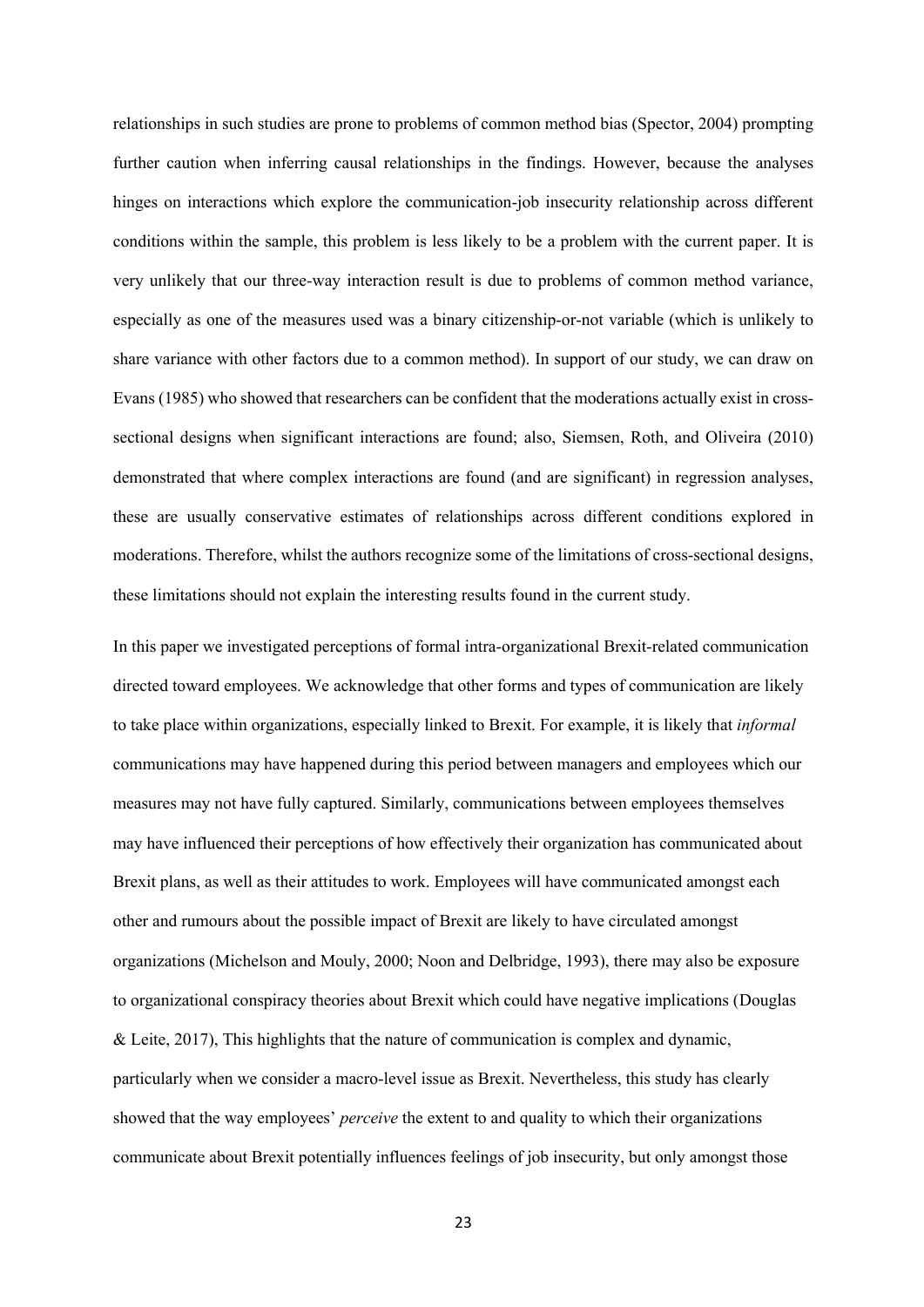employees who are already vulnerable to uncertainty and are working in what they see as unfair or unjust environments.

#### *Conclusion*

Whilst Brexit may be seen as a unique historical event, there are many aspects of the context that can be considered relevant to other contexts. For example, a) organizational change contexts where uncertainty conditions become more salient and, b) other macro contexts where socio economic conditions exist which can impact the challenges faced by a large number of organizations and the workforce across a country. Furthermore, in the current era of political narrative across the globe, many country leaders are explicit in including anti-immigration policies as part of the intended manifestos. Examples include Brazil, the USA, the UK, Australia and also a number of other European countries such as Italy and Hungary. In certain cases (as with Brexit), employment law and work visa legislation are expected to change to make the inflow of migrant workers more restricted. Importantly, whilst Brexit is in some ways unique to the UK, the macro-level social and political context we see in the current study are not completely unique – especially those that are likely to shape employees' sense of job insecurity and attitudes. Given the fact that macro-level uncertainties impacting employees are not unusual, it is therefore important to understand the organizational processes that are likely to ameliorate or worsen the effects of external uncertainty on employees' attitudes to work and well-being under those turbulent conditions.

The key takeaway from the current study is that organizational communication strategies need to be carefully devised and targeted. Whilst open and transparent communication may be a boon to some, our data shows that they can also raise concerns in others. A novel finding was that communication has the most impact (for the better and the worse), in procedurally unfair work environments. Specifically in the context of Brexit, while communication may benefit those who may be more at risk of experiencing uncertainty (non-UK citizens working in a procedural unfair environment), it may increase job insecurity for those for whom threat was not as salient (UK citizens). Importantly however, a procedurally just environment will also help to provide a route by which difficult and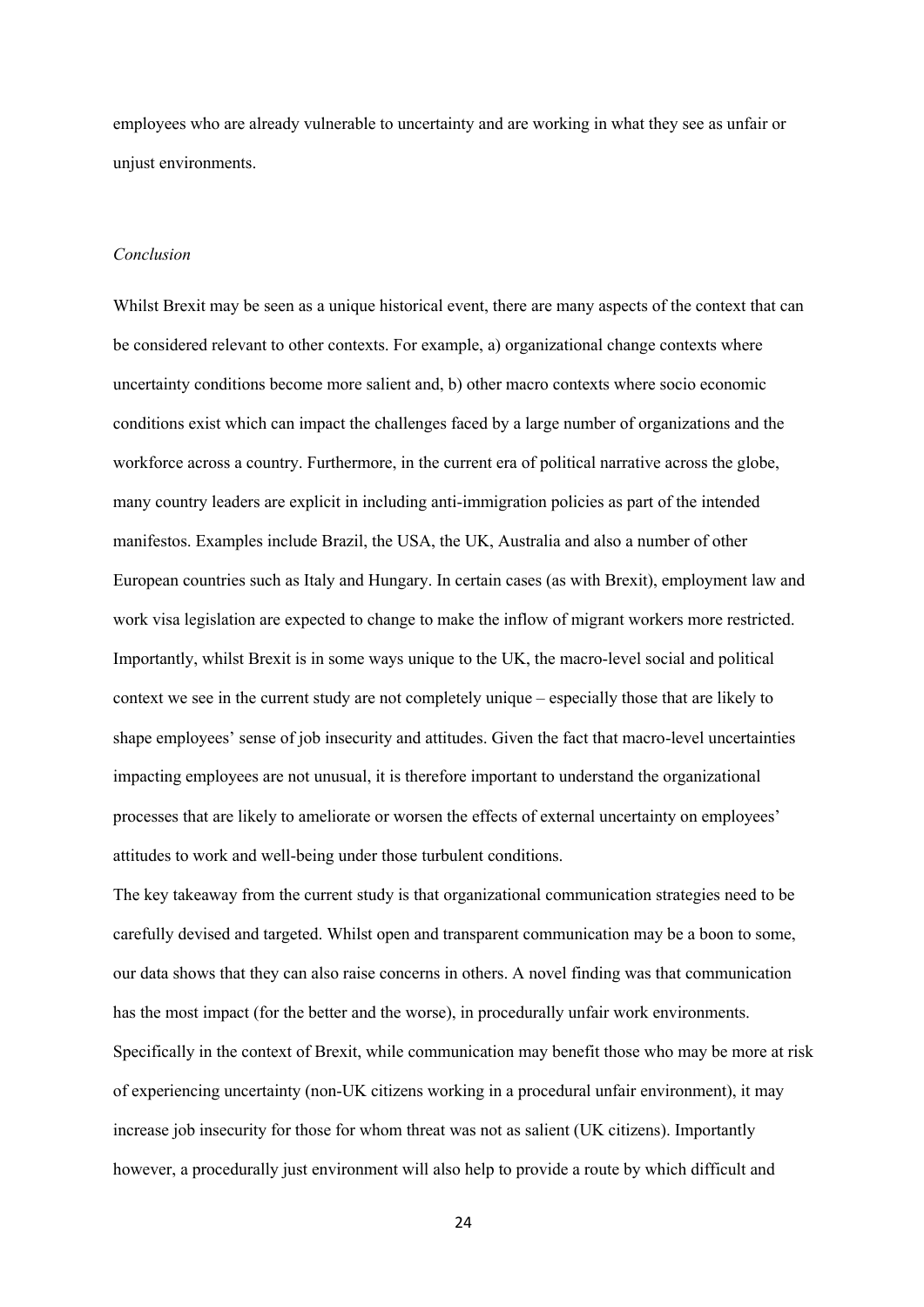complex intra-organizational communication about uncertain situations faced are less likely to have a negative impact on employees' job insecurity. Thus, ensuring a procedurally just work environment, particularly when external uncertainty is high, can help ensure that important messages can be communicated without the negative consequences of heightened job insecurity for some.

#### *References*

- Anderson, J., & Gerbing, D. W. (1988). Structural Equation Modeling in Practice: A Review and Recommended Two-Step Approach. *Psychological Bulletin*, *103*(3), 411-423.
- Ashcraft, K. L., Kuhn, T., and Cooren, F. (2009). Constitutional amendments: "Materializing" organizational communication. The Academy of Management Annals, 3, 1-64.
- Babrow, A.S. (1992). Communication and Problematic integration; Understanding diverging probability and value, ambiguity, ambivalence and impossibility. *Communication theory,*2, 95-130.
- Bachmann, R., Gillespie, N**.** and Priem, R. (2015). Repairing Trust in Organizations and Institutions: Toward a Conceptual Framework. *Organization Studies, 36 (9),* 1123-1142.
- Bordia, P, Hunt, E, Paulsen, N, Tourish, D & DiFonzo, N (2004). Uncertainty during organizational change: Is it all about control? *European Journal of Work and Organizational Psychology*, Vol. 13, No. 3, 2004, p. 345-365.
- Bradac J.J. (2001). Theory comparison: Uncertainty reduction, problematic integration, uncertainty management, and other curious constructs. *Journal of Communication, 456-476.*
- Cheng, D.H.L. and Chang, D.K.S. (2008). Who Suffers More from Job Insecurity? A Meta-Analytic Review, Applied Psychology: An International Review, 57 (2), 272–303
- Colquitt, J.A. (2001).On the dimensionality of organizational justice: a construct validation of a measure. *Journal of Applied Psychology,* 86(3), 386-400.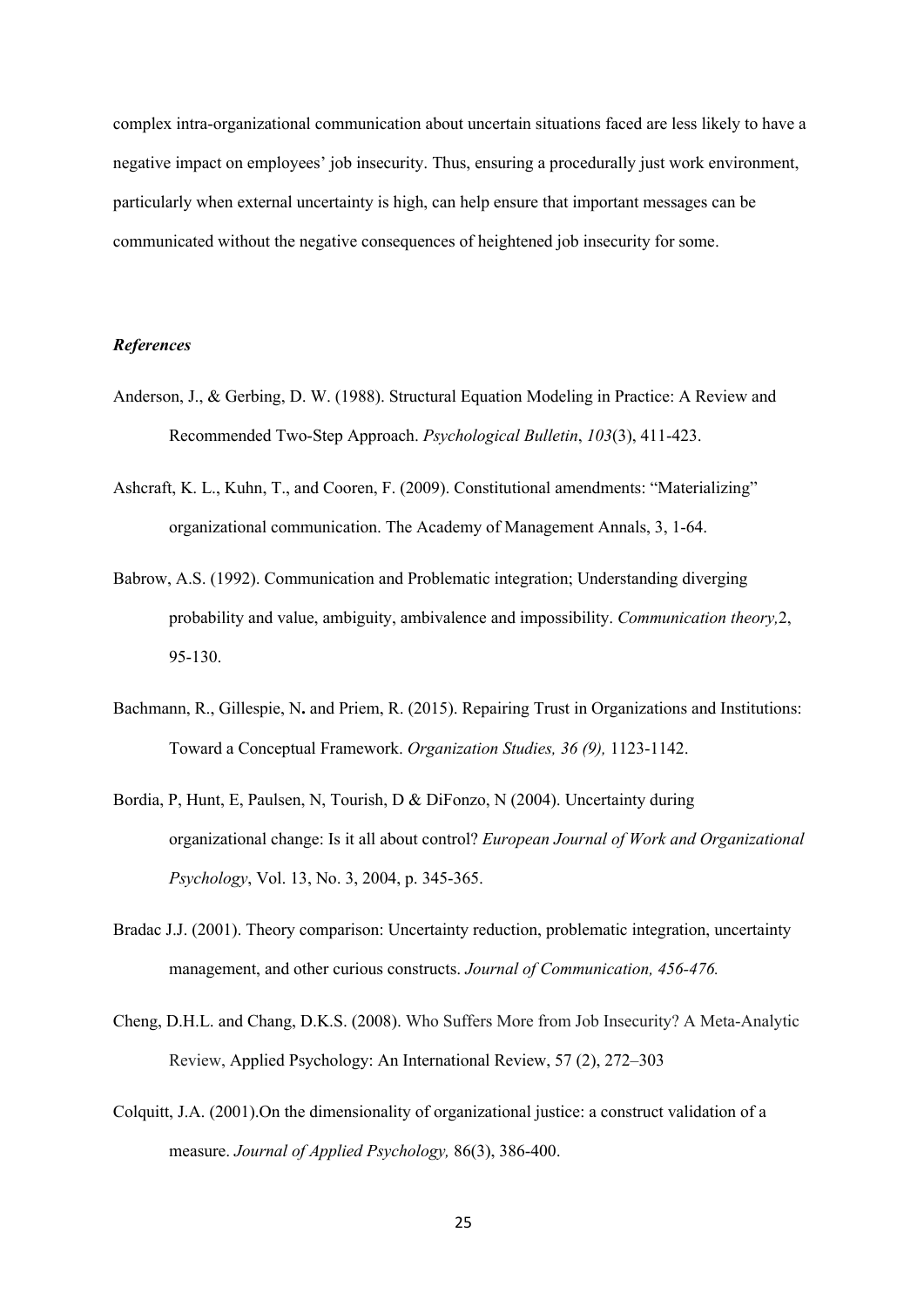- Colquitt, J. A., Conlon, D. E., Wesson, M. J., Porter, C. O. L. H., & Ng, K. Y. (2001). Justice at the Millenium: A meta-analytic review, Journal of Applied Psychology, Vol 86(3), 425-445.
- De Cremer, D. (2016). When transparency backfires, and how to prevent it. Harvard Business Review, July.
- De Witte, H. (2000). Work ethic and job insecurity: Assessment and consequences for well-being, satisfaction and performance at work. In R. Bowen, K. De Witte, H. De Witte, & T. Taillieu (Eds.) From group to community (pp. 325-350). Leuven: Garant. (in Dutch). 86(3), Jun 2001, 425-445.
- Evans, M.G. (1985). A Monte Carlo study of the effects of correlated method variance in moderated multiple regression analysis. *Organizational Behavior and Human Decision Processes, 36*, 305-323.
- Eurofound (2007) Employment and working conditions of migrant workers, European Foundation for the Improvement of Living and Working Conditions, https://www.eurofound.europa.eu/ef/sites/default/files/ef\_files/docs/ewco/tn0701038s/tn0701 038s.pdf
- Freedman, D.A. (2010) Statistical Models and Causal Inference: A Dialogue with the Social Sciences, D.Collier, J.S. Sekhon, and P.B.Stark. (Eds.) Cambridge University Press, 2010
- Gleibs, I.H. (2017). are all research fields equal? Rethinking practice for the use of data from crowdsourcing market places, Behavioural Research, 49, 1333-1342
- Hogg, M. A., & Abrams, D. (1988). *Social identifications: A social psychology of intergroup relations.* New York: Routledge, Chapman & Hall.
- Mishra, A.K., & Spreitzer, G.M. (1998). Explaining how survivors respond to downsizing: The roles of trust, empowerment, justice, and work redesign. *Academy of Management Review*, *22,* 567- 588.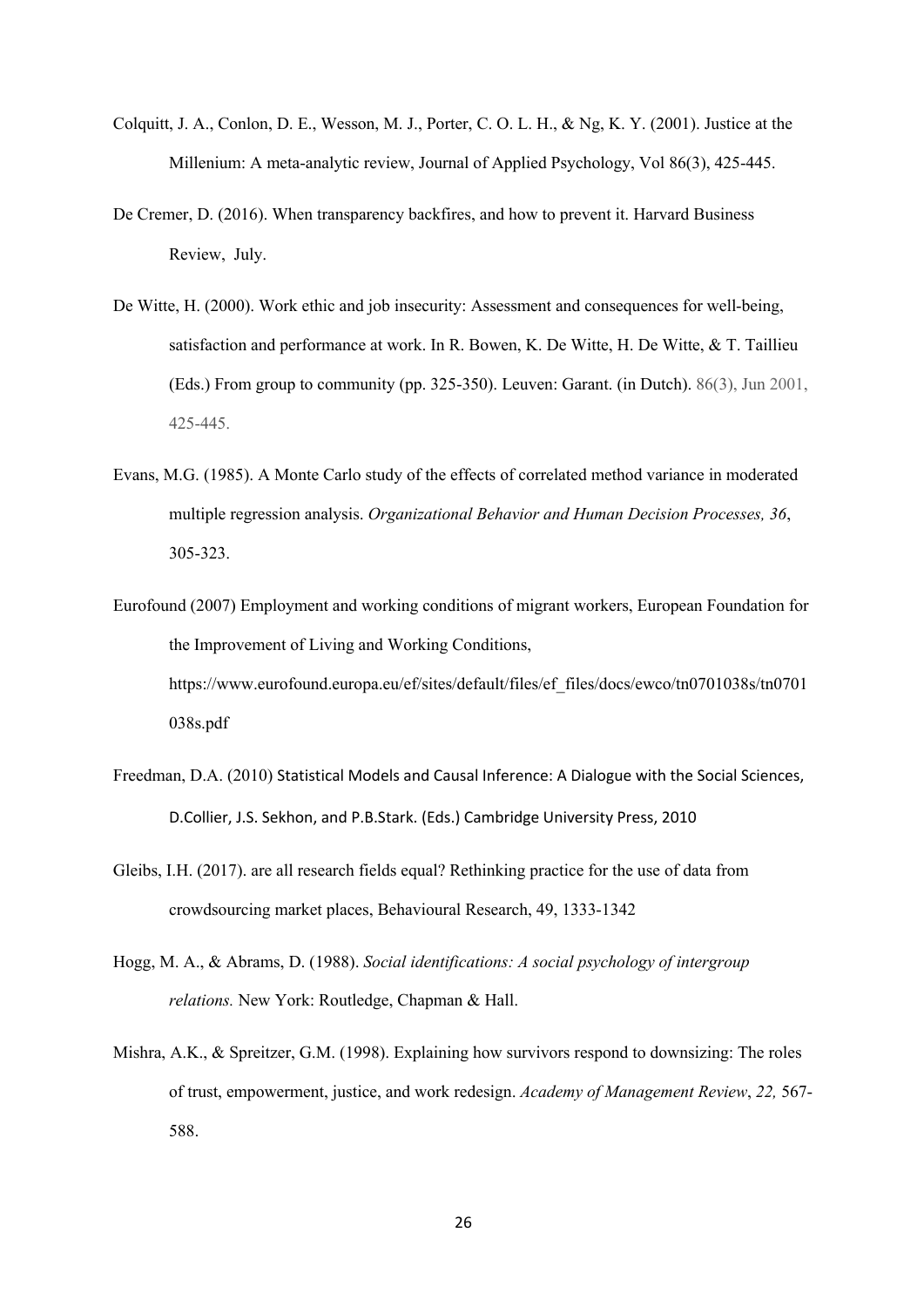- Moyce, S.C. and Schenker, M. (2018). Migrant workers and their occupational health and safety, Annual Review of Public Health 39 (1), 351-365.
- Jiang, L., & Lavaysse, L. M. (2018). Cognitive and Affective Job Insecurity: A Meta-Analysis and a Primary Study.*Journal of Management, 44* (6), 2307-2342.
- Jiang, Z., Wang, Y., Guo, F. & Gollan, P. (2018). Vocational Experiences and Quality of Life of Migrants: Overview and Future Research. Social Indicators Research: an international and interdisciplinary journal for quality-of-life measurement, 139 (1), 403-414.
- Kaltiainen, J., Lipponen, J., & Holtz, B. C. (2017). Dynamic interplay between merger process justice and cognitive trust in top management: A longitudinal study. *Journal of Applied Psychology, 102*(4), 636-647.
- Keim, A. C., Landis, R. S., Pierce, C. A., & Earnest, D. R. (2014). Why do employees worry about their jobs? A meta-analytic review of predictors of job insecurity. *Journal of Occupational Health Psychology, 19*(3), 269-290.
- Kramer, M.W., Dougherty, D.S., and Pierce, T.A. (2004). Managing uncertainty during corporate acquisition: A longitudinal study of communication during an airline acquisition. *Human Communication Research,* 30(1), 71-101.
- Konovsky, M. A. (2000). Understanding procedural justice and its impact on business organizations. *Journal of Management, 26*(3), 489-511.
- Lind, E.A. and van den Bos, K. (2002). When fairness works: toward a general theory of uncertainty management. in *Research in Organizational Behavior.* L. L. Cummings and B. M. Staw (eds.), Greenwich, CT: JAI Press Inc.
- Lind, E.A., Kulik, C.T., Ambrose, M.V., and de Vera Park, M.V. (1993). Individual and corporate dispute resolution: Using procedural fairness as a decision heuristic, *Administrative Science Quarterly*, 38, 224-251.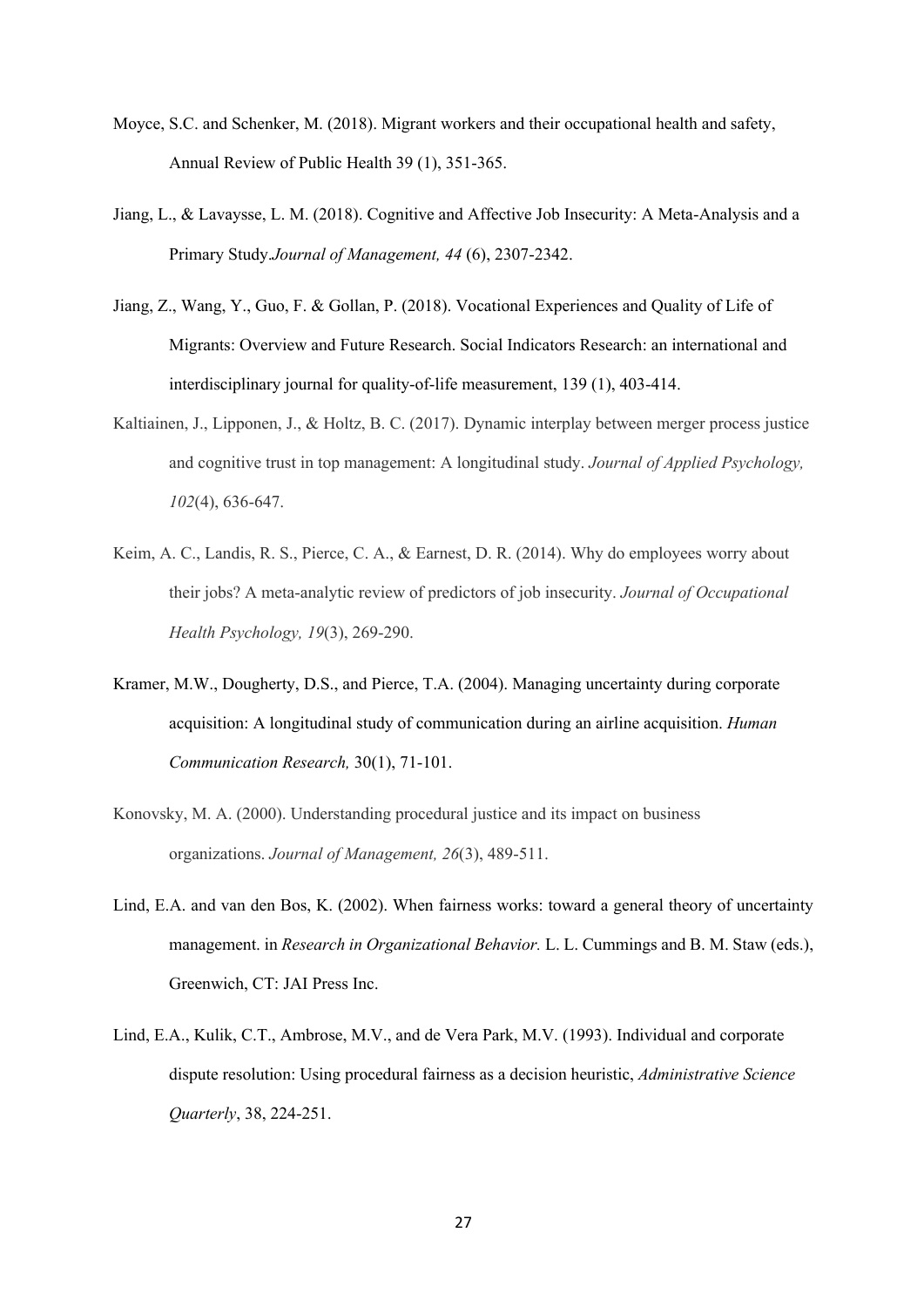- Lind E.A. (2001). Fairness Heuristic Theory: Justice judgments as pivotal cognitions in organizational relations. In J. Greenberg and R. Cropanzano, (Eds.) *Advances in Organizational Justice.* Stanford Business Books.
- Miller, K. (2012). Organizational communication: approaches and processes. Wadsworth, Cengage learning.
- Peer, E. M., Brandimarte, L., Samat, S., & Acquisti, A. (2017). Beyond the Turk: Alternative platforms for crowdsourcing behavioral research. *Journal of Experimental Social Psychology, 70*, 153–163.
- Pierce, S., Bolten, J., and Selee, A. (2018) Immigration policy under Trump: Deep changes and lasting impacts. Washington DC: Migration policy institute.
- Ruhs, M. and Palme, J. (2018) Institutional contexts of political conflicts around free movement in the European Union: A theoretical analyses. Journal of European Public Policy, 25, 1481-1500.
- Schweiger, D. M., & DeNisi, A. S. (1991). Communication with employees following a merger: A longitudinal field experiment. *Academy of Management Journal, 34,* 110-135.
- Shapiro, D.L., Buttner, E.H. and Barry, B. (1994). Explanations: What Factors Enhance Their Perceived Accuracy. *Organizational Behavior and Human Decision Processes*, 58, 346-368.
- Shoss, M. K. (2017). Job insecurity: An integrative review and agenda for future research. *Journal of Management, 43*(6), 1911-1939.
- Siemsen, E., Roth, A., and Oliveira, P. (2010). Common method bias in regression models with linear, quadratic, and interaction effects. *Organizational Research Methods*, 13(3), 456-476.
- Sverke, M., & Hellgren, J. (2002). The nature of job insecurity: Understanding employment uncertainty on the brink of a new millennium. *Applied Psychology: An International Review, 51*(1), 23-42.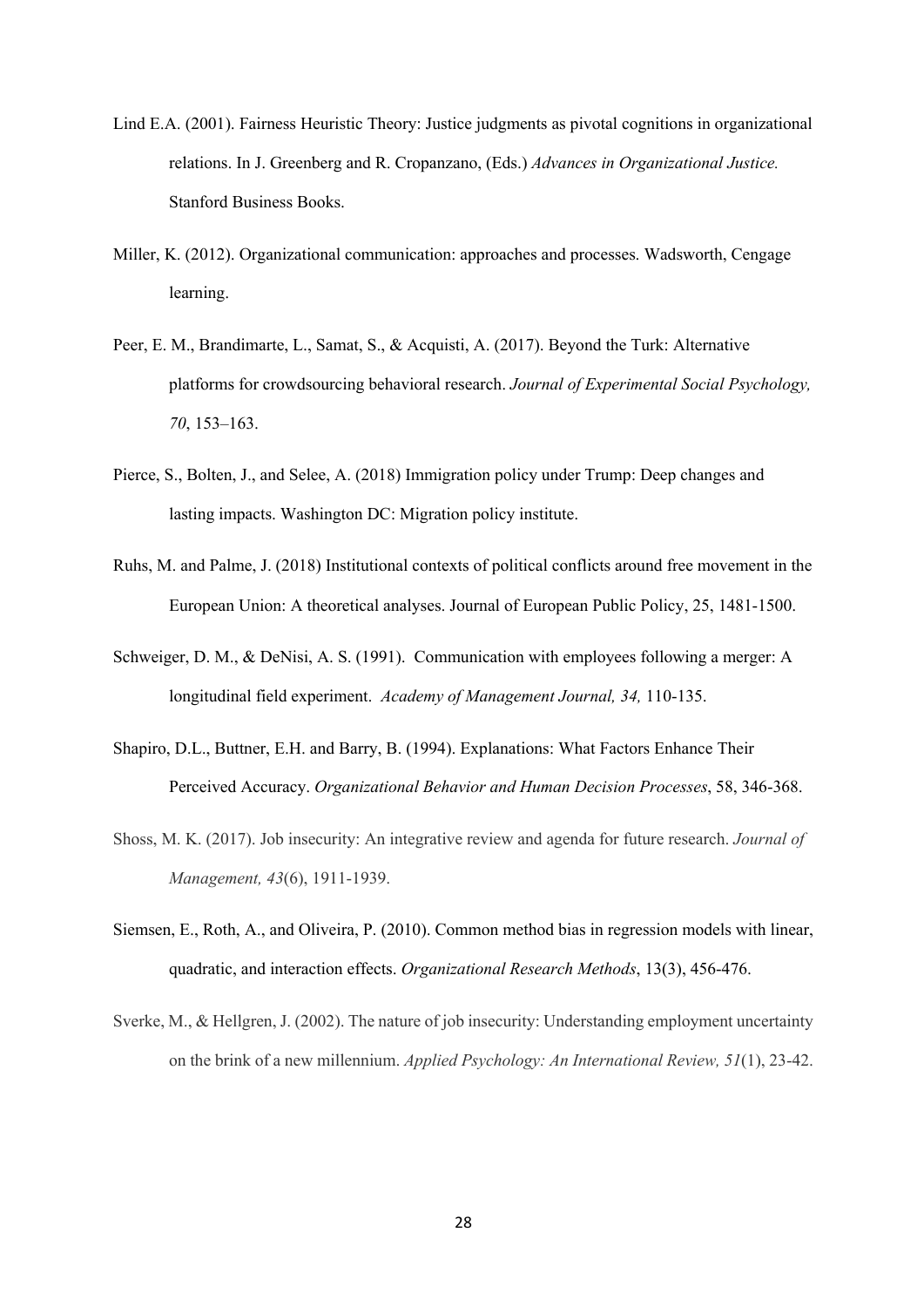- Sverke, M., Hellgren, J. and Naswll, K. (2002). No Security: A Meta-analyses and review of Job insecurity and its consequences, Journal of Occupational Health Psychology, 2002, 7(3), 242- 264.
- Tajfel, H. (1978). *Differentiation between social groups: Studies in the social psychology of intergroup relations.* London, UK: Academic Press.
- Tajfel, H., & Turner, J. C. (1979). An integrative theory of intergroup conflict. In W. G. Austin & S. Worchel (Eds.), *The social psychology of intergroup relations* (pp. 33-47). Monterey, US: Brooks Cole.
- van den Bos, K. and Lind, E.A. (2004). Fairness heuristic theory is an empirical framework: A reply to Arnadottir. *Scandinavian Journal of Psychology,* 45, 265-268.
- Vander Elst, T., Baillien, E., De Cuyper, N., & De Witte, H. (2010). The role of organizational communication and participation in reducing job insecurity and its negative association with work-related well-being. *Economic and Industrial Democra*cy, 31(2), 249-264.

Weick, K.E. (1995). *Sensemaking in organizations*, Thousand Oaks, CA: Sage Publications.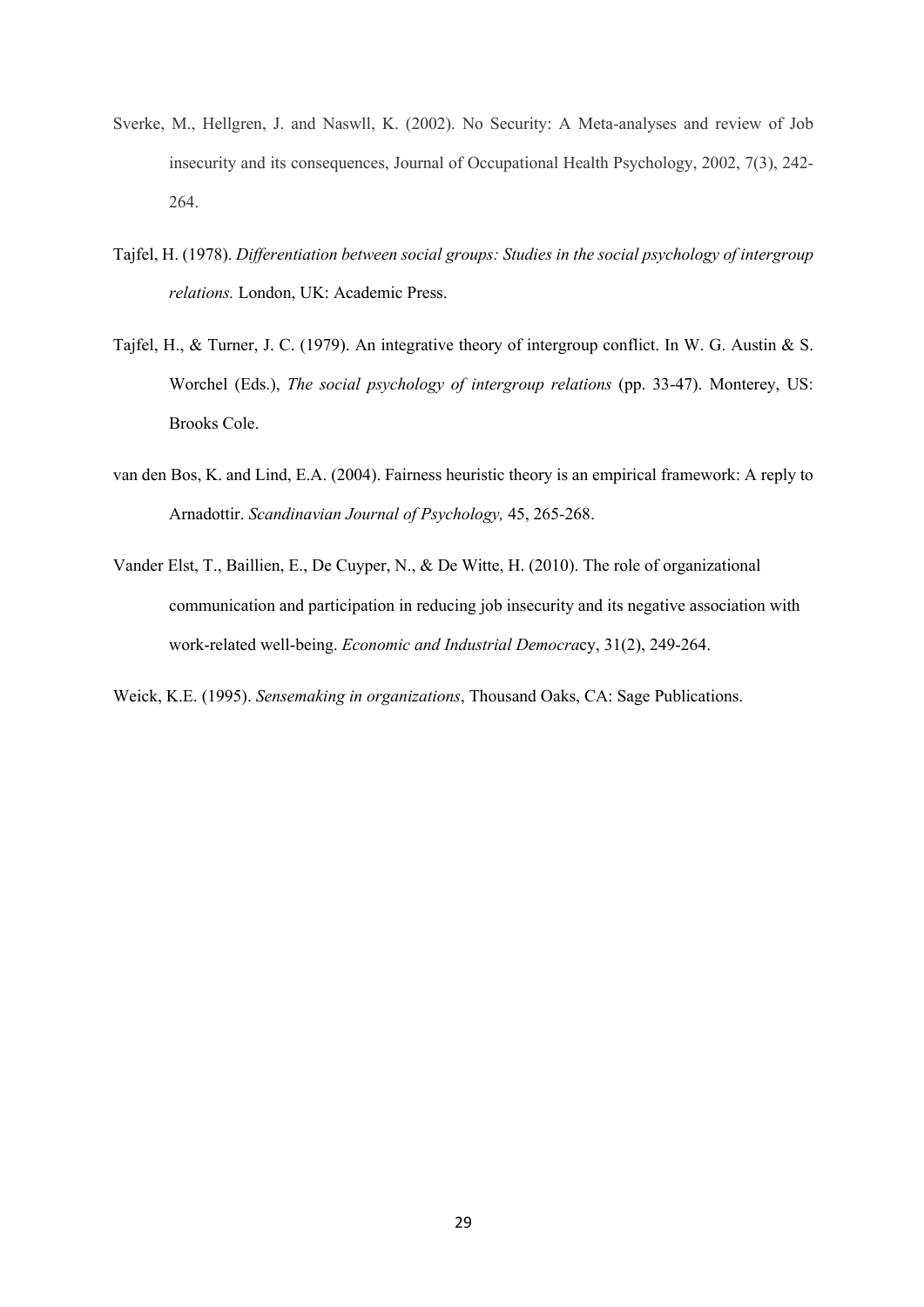**Figure 1: Procedural justice moderating the interaction between citizenship status and Brexit communication in its relationship with job insecurity**

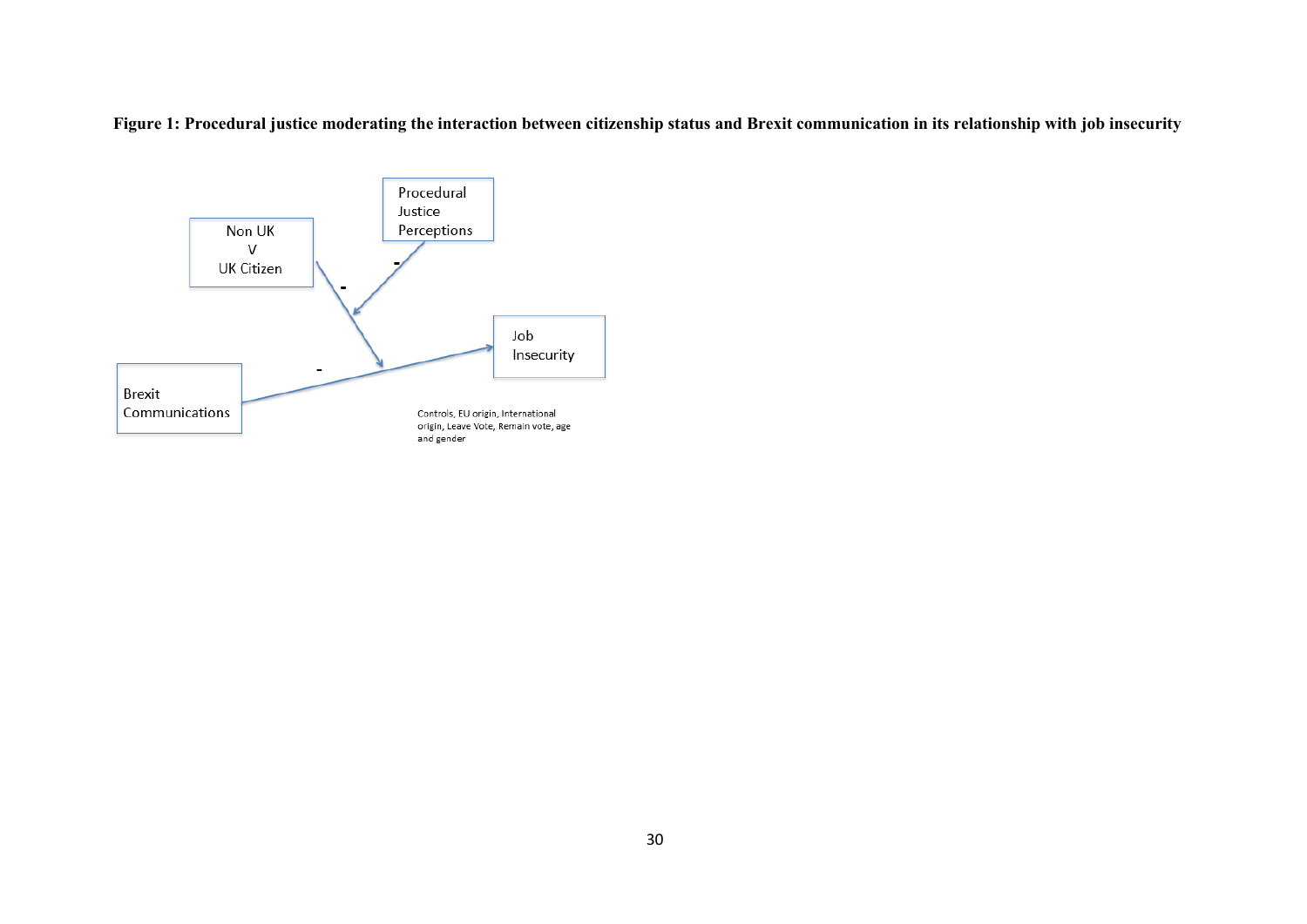|                                                           |            | ۷.        |            |            |            | O.       |            |                       |            | 10.        | 11.        | Mean  | S.D. |
|-----------------------------------------------------------|------------|-----------|------------|------------|------------|----------|------------|-----------------------|------------|------------|------------|-------|------|
| 1. Job Insecurity                                         | 0.904      |           |            |            |            |          |            |                       |            |            |            | 2.77  | 1.01 |
| 2. Brexit Communication                                   | .002       | 0.959     |            |            |            |          |            |                       |            |            |            | 2.05  | 1.26 |
| 3. Proc' Justice                                          | $-.229***$ | $.253***$ | 0.893      |            |            |          |            |                       |            |            |            | 3.47  | 0.92 |
| 4. Citizenship $(0=N;1=Y)$                                | $-189***$  | $-.004$   | $.108***$  |            |            |          |            |                       |            |            |            | 0.56  | 0.50 |
| 5.Age                                                     | .001       | $-.014$   | $-.009$    | $.225***$  |            |          |            |                       |            |            |            | 35.17 | 9.50 |
| 6. Gender $(0=M;1=F)$                                     | $.075*$    | $-125$ ** | $-159***$  | $-.057$    | $-.033$    |          |            |                       |            |            |            | 0.62  | 0.49 |
| 7 EU Origin $(0=N;1=Y)$                                   | $.147***$  | $-.005$   | $-.036$    | $-.704***$ | $-.110**$  | $.080*$  |            |                       |            |            |            | 0.36  | 0.48 |
| 8 International Origin $(0=N;1=Y)$                        | $.077*$    | .024      | $-0.087$ * | $-.361***$ | $-143***$  | .002     | $-.284***$ |                       |            |            |            | 0.13  | 0.33 |
| 9 UK Origin $(0=N;1=Y)$                                   | $-.192***$ | $-.011$   | $.093*$    | $.915***$  | $.201***$  | $-.077*$ | $-.768***$ | $-.395***$            |            |            |            | 0.52  | 0.50 |
| 10 Remainer $(0=N;1=Y)$                                   | .063       | .057      | .069       | $.506***$  | $.102**$   | $-.025$  | $-.398***$ | $-134***$             | $.471***$  |            |            | 0.39  | 0.49 |
| 11 Leave Vote $(0=N;1=Y)$                                 | $-.258***$ | $-.018$   | .021       | $.324***$  | $.172***$  | $-.040$  | $-.262***$ | $-112**$              | $.326***$  | $-.336***$ |            | 0.15  | 0.36 |
| 12 No vote/ withheld $(0=N;1=Y)$<br>$+0.05 + 0.01 + 0.01$ | $.125**$   | $-.043$   | $-.082*$   | $-.728***$ | $-.223***$ | .053     | $.578***$  | $\overline{.211}$ *** | $-.695***$ | $-.736***$ | $-.390***$ | 0.46  | 0.50 |

# **Table 1: Means, standard deviations, reliability and correlations of variables used in the analyses**

\*p<0.05, \*\*p<0.01 , \*\*\*p<0.001,

N=682

†Cronbach Alpha on the diagonal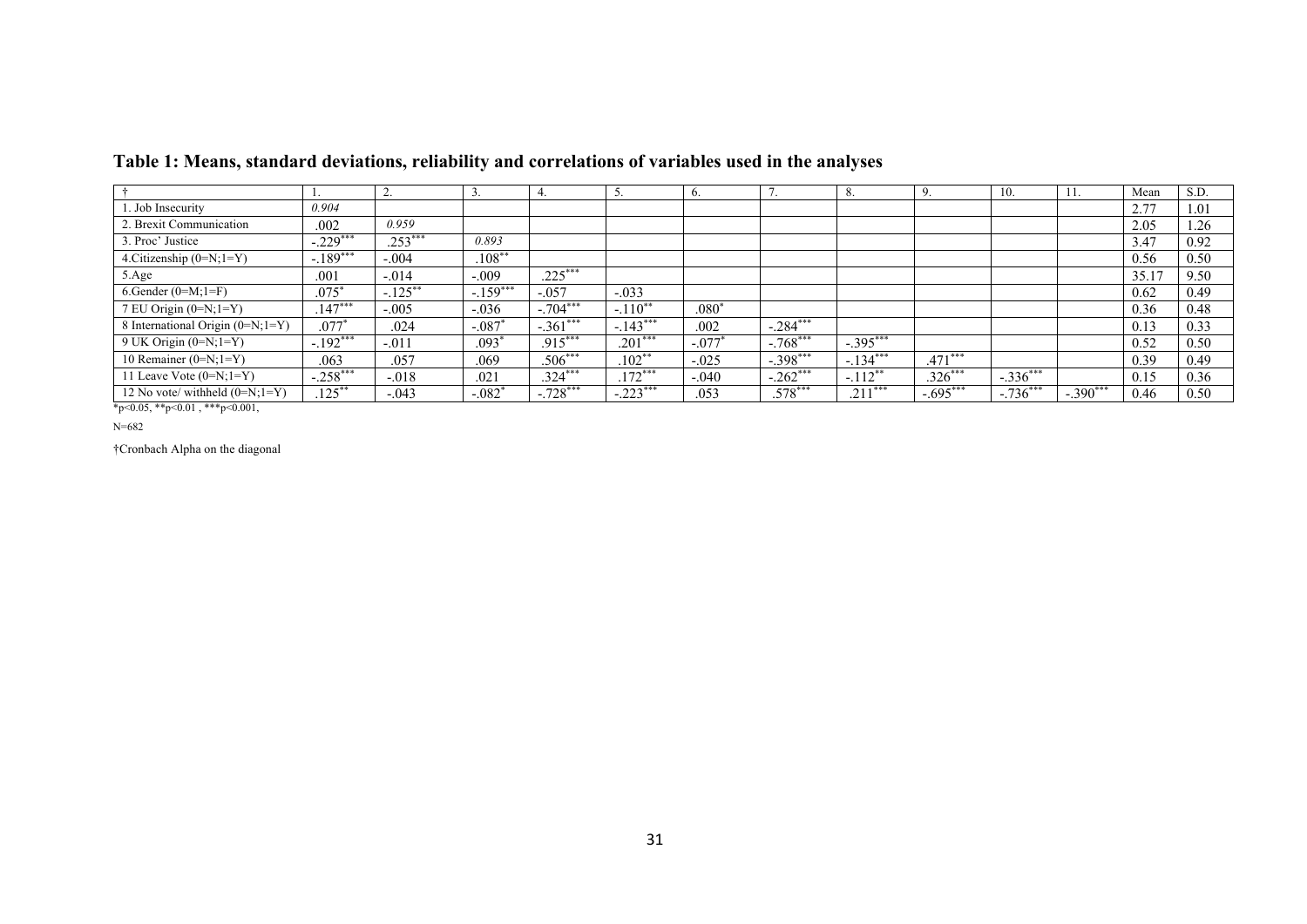|                         | No UK<br>Citizenship<br>$(N=300)$ | UK<br>Citizenship<br>$(N=382)$ | UK<br>Origin<br>$(N=352)$ | EU<br>Origin<br>$(N=243)$ | International<br>Origin<br>$(N=87)$ | Voted<br>Remain<br>$(N=267)$ | Voted<br>Leave<br>$(N=103)$ | Either no vote<br>or not<br>declared<br>$(N=314)$ |
|-------------------------|-----------------------------------|--------------------------------|---------------------------|---------------------------|-------------------------------------|------------------------------|-----------------------------|---------------------------------------------------|
| Brexit<br>Communication | 2.06                              | 2.04                           | 2.04                      | 2.04                      | 2.13                                | 2.14                         | 1.99                        | 1.99                                              |
| Procedural<br>Justice   | 3.36†                             | 3.56†                          | 3.56†                     | 3.43                      | $3.26\dagger$                       | 3.56                         | 3.52                        | 3.39                                              |
| Job<br>Insecurity       | 2.99†                             | 2.60 <sup>†</sup>              | $2.58†$ ††                | 2.97 <sup>†</sup>         | 2.97 <sup>†</sup>                   | $2.85\dagger$                | $2.16$ † ††                 | $2.91$ <sup><math>\dagger</math></sup>            |

## **Table 2: Mean differences across the study's focal variable between citizenship status, UK versus EU origin and leave versus remain voters.**

† †† = *significantly different comparison (adjusted for family wise error rate where more than one comparison was conducted in the testing)*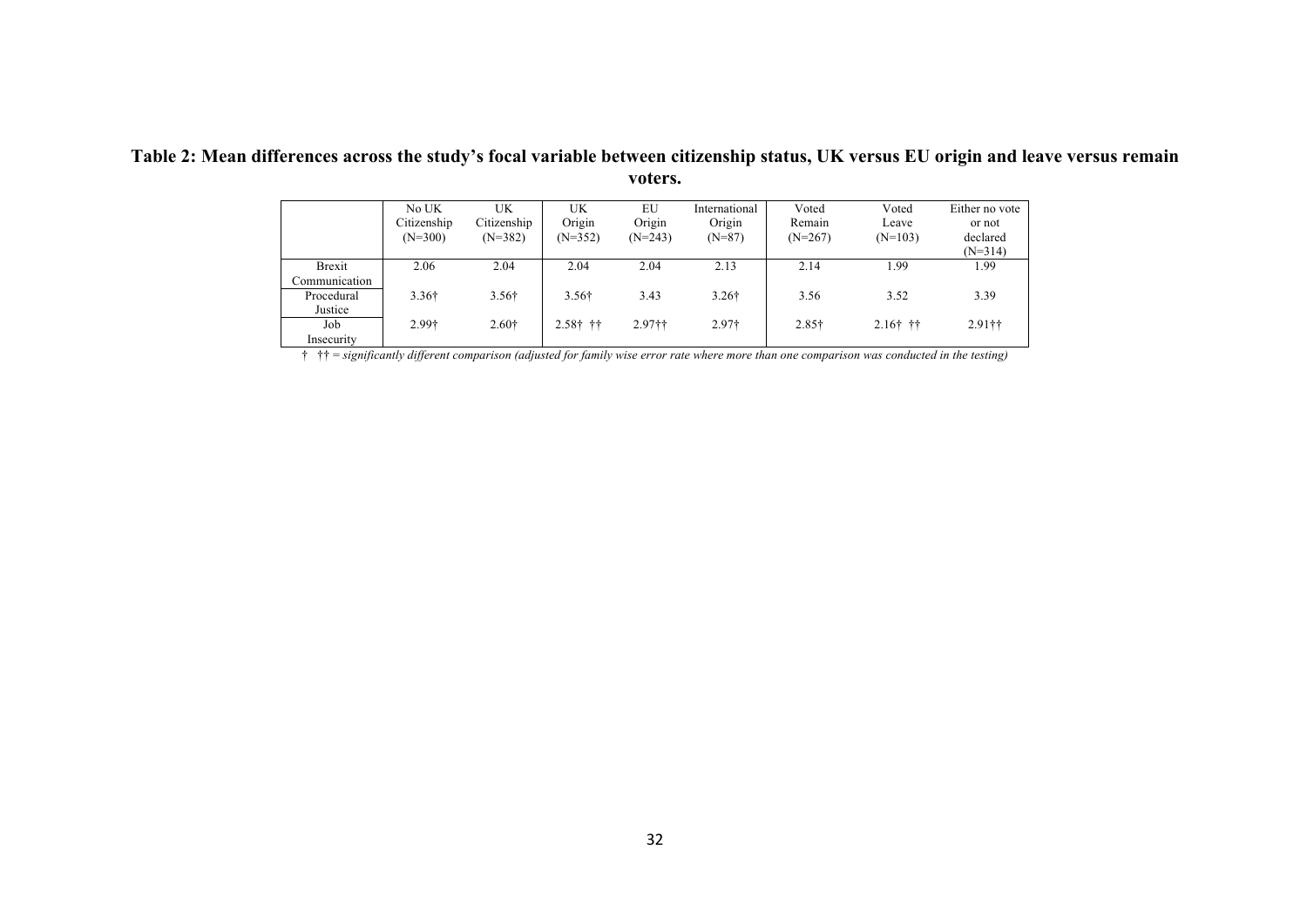| Table 3: Regression models predicting job insecurity with demographic controls, main (and interactive) effects of Brexit |  |
|--------------------------------------------------------------------------------------------------------------------------|--|
| communication, citizenship status and procedural justice perceptions                                                     |  |

|                             | DV=Job Insecurity              | DV=Job Insecurity                | DV=Job Insecurity             |  |  |
|-----------------------------|--------------------------------|----------------------------------|-------------------------------|--|--|
|                             | beta† (Standard Error) p-value | beta (Standard Error) p-value    | beta (Standard Error) p-value |  |  |
| Age                         | $0.007$ (SE=0.004) p=0.101     | $0.006$ (SE=0.004) p=0.126       | 0.006 (SE=0.004) $p=0.126$    |  |  |
| Gender                      | $0.121$ (SE=0.077) p=0.113     | $(SE=0.076)$ p=0.387<br>0.066    | $(SE=0.076)$ p=0.351<br>0.071 |  |  |
| EU origin                   | $0.356$ (SE=0.111) p=0.001     | $(SE=0.184)$ p=0.287<br>0.197    | 0.195 (SE=0.184) $p=0.289$    |  |  |
| Int' origin                 | $0.376$ (SE=0.133) p=0.005     | $(SE=0.200)$ p=0.412<br>0.164    | $0.202$ (SE=0.200) p=0.313    |  |  |
| Voted Remain                | $0.167$ (SE=0.107) p=0.121     | $(SE=0.110)$ p=0.056<br>0.211    | $(SE=0.110)$ p=0.040<br>0.227 |  |  |
| Voted Leave                 | $-0.511$ (SE=0.137) p=0.000    | $(SE=0.138)$ p=0.001<br>$-0.474$ | $-0.445$ (SE=0.138) p=0.001   |  |  |
| <b>Brexit Communication</b> |                                | $(SE=0.030)$ p=0.157<br>0.042    | $-0.463$ (SE=0.205) p=0.024   |  |  |
| Citizenship                 |                                | $-0.178$ (SE=0.192) p=0.354      | $-1.305$ (SE=0.575) p=0.023   |  |  |
| Procedural Justice          |                                | $-0.244$ (SE=0.041) p=0.000      | $-0.410$ (SE=0.118) p=0.001   |  |  |
| Comm's * Citizenship        |                                |                                  | $0.781$ (SE=0.282) p=0.006    |  |  |
| Comm's * Proc' Just         |                                |                                  | $0.117$ (SE=0.055) p=0.033    |  |  |
| Citizen' * Proc' Just'      |                                |                                  | 0.226 (SE=0.150) $p=0.132$    |  |  |
| Communication*Procedural    |                                |                                  | $-0.171$ (SE=0.073) p=0.019   |  |  |
| Justice*Citizenship         |                                |                                  |                               |  |  |
| R <sub>2</sub>              | $0.091$ (p<0.001)              | 0.138(p<0.001)                   | $0.152$ (p<0.001)             |  |  |
| R <sub>2</sub> change       |                                | $0.047$ (p<0.001)                | $0.014$ (p=0.026)             |  |  |
| F(df reg, df res)           | 11.239(6.675)                  | 11.935 (9,672)                   | 9.204 (13,668)                |  |  |

†unstandardized coefficients with corresponding standard errors